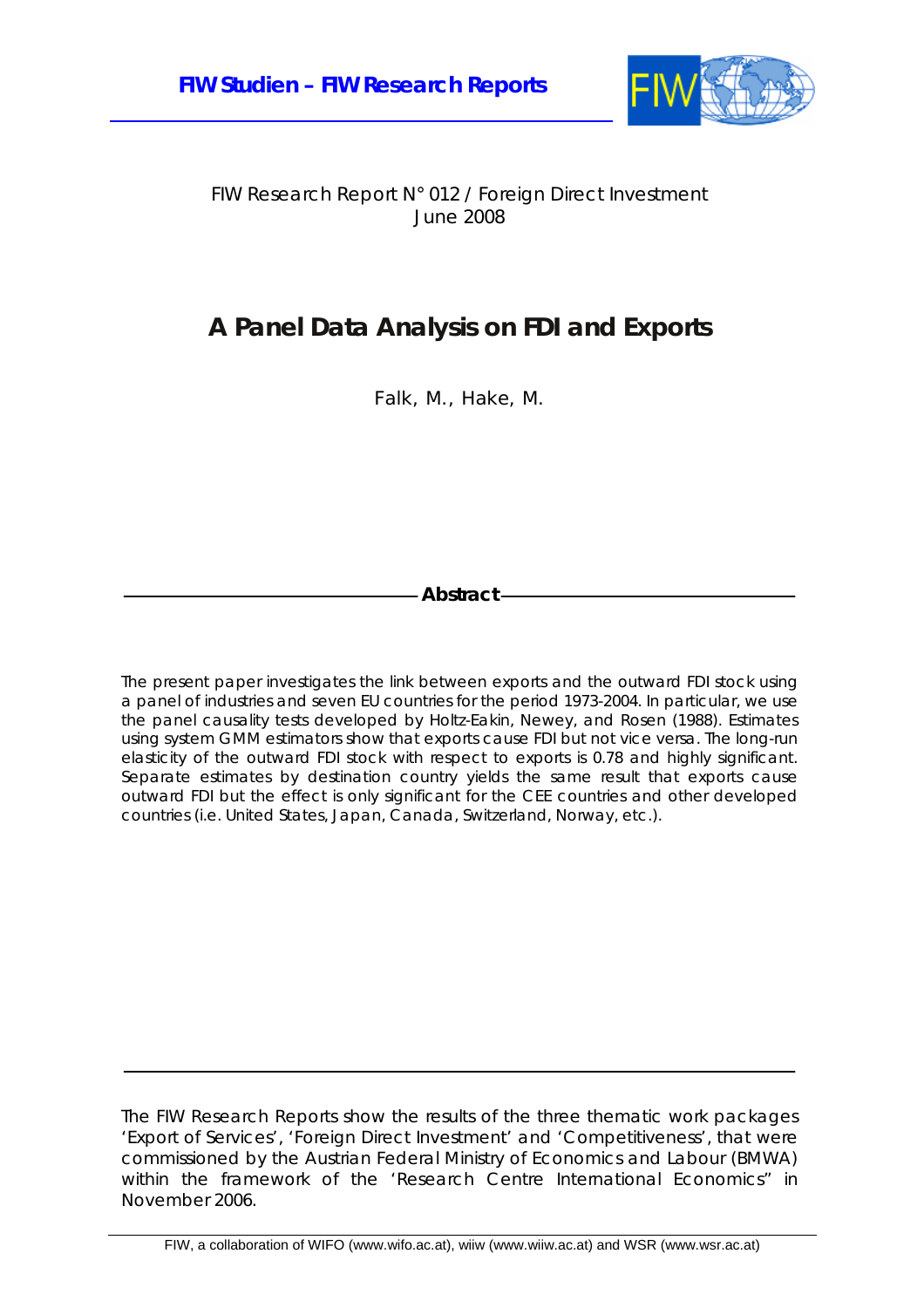

# ÖSTERREICHISCHES INSTITUT FÜR WIRTSCHAFTSFORSCHUNG

# **A Panel Data Analysis on FDI and Exports**

### **Martin Falk, Mariya Hake**

Projektkoordination: Yvonne Wolfmayr, Irene Langer

**März 2008**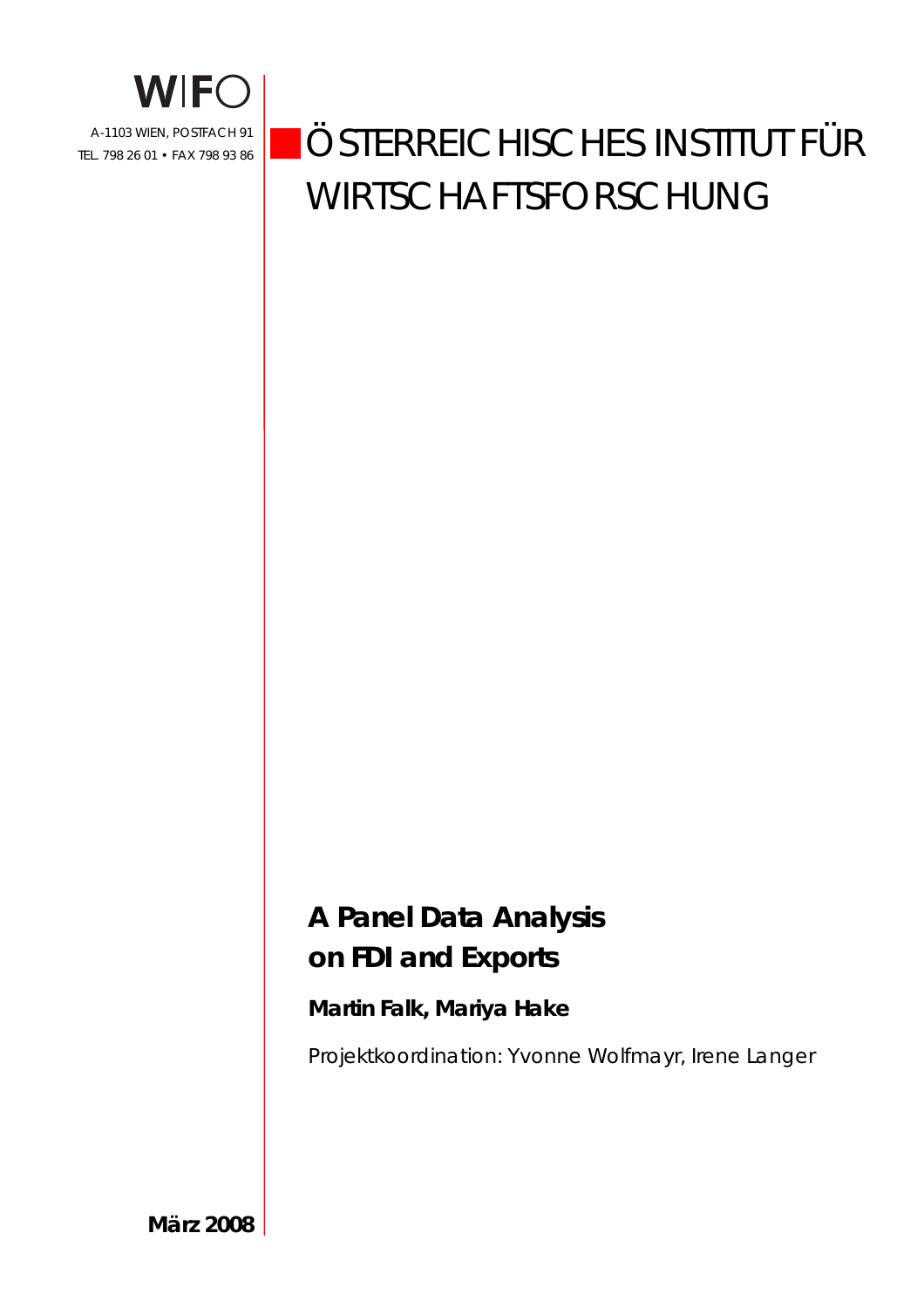# **A Panel Data Analysis on FDI and Exports**

### **Martin Falk, Mariya Hake**

Studie im Rahmen des Leitprojekts "Forschungsschwerpunkt Internationale Wirtschaft (FIW)" des Österreichischen Instituts für Wirtschaftsforschung im Auftrag des Bundesministeriums für Wirtschaft und Arbeit

Arbeitspaket N°2 Direktinvestitionen: Modul 1, Teilmodul 1.1

Begutachtung: Werner Hölzl Projektkoordination: Yvonne Wolfmayr, Irene Langer März 2008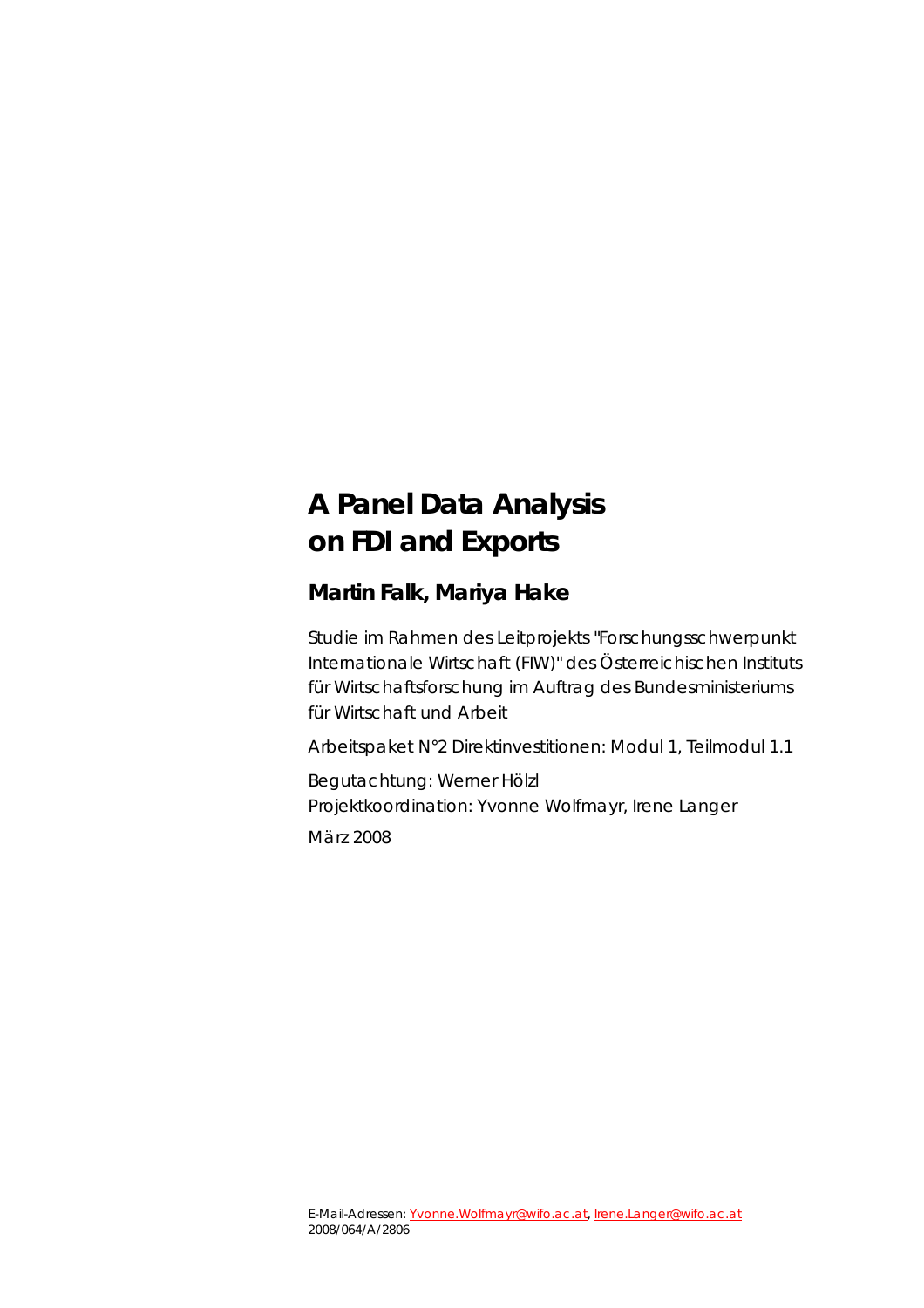# **A Panel Data Analysis on FDI and Exports**

|     | <b>Contents</b>                 | Page           |
|-----|---------------------------------|----------------|
|     | Das Wichtigste in Kürze         | 1              |
|     | <b>Abstract</b>                 | 3              |
| 1.  | <b>Introduction</b>             | 5              |
| 2.  | Literature review               | 7              |
| 2.1 | Theoretical background          | $\overline{7}$ |
| 2.2 | <b>Empirical studies</b>        | 8              |
| 3.  | <b>Empirical model</b>          | 13             |
| 4.  | Data and descriptive statistics | 15             |
| 5.  | <b>Empirical results</b>        | 19             |
| 6.  | <b>Conclusions</b>              | 23             |
| 7.  | <b>References</b>               | 25             |
| 8.  | <b>Appendix</b>                 | 27             |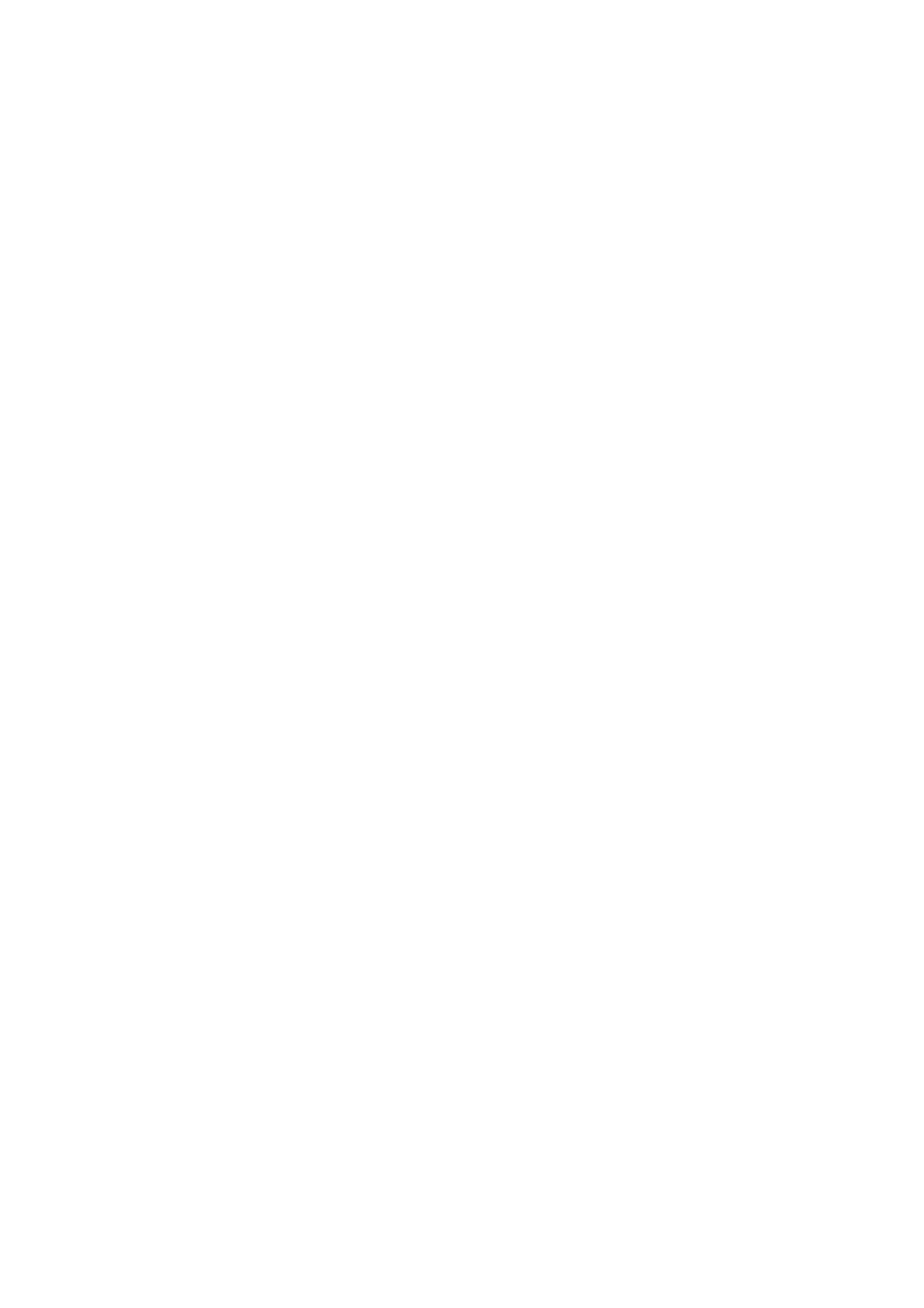### **A Panel Data Analysis on FDI and Exports**

Phone:  $+ 43-1-798 \overline{26} \overline{01} - 226$  Phone:  $+ 43-1-798 \overline{26} \overline{01} - 226$ Fax:  $+43-1-7989386$  Fax:  $+43-1-7989386$ E-mail: Martin.Falk@wifo.ac.at E-mail: Mariya.Hake@wifo.ac.at

#### **Martin Falk Mariya Hake (WIFO)**

Address: Arsenal Objekt 20, A-1030 Vienna Address: Arsenal Objekt 20, A-1030 Vienna

#### **Das Wichtigste in Kürze**

In vielen alten EU15-Ländern existieren unbegründete Ängste hinsichtlich der Auswirkungen der ausländischen Direktinvestitionen nach Mittel- und Osteuropa. Häufig wird argumentiert, dass ausländische Direktinvestitionen zu einem Rückgang der Exporte von den Herkunftsländern in die Zielländer führen und damit zu einem Produktionsrückgang und Beschäftigungsabbau im Herkunftsland. Bisherige empirische Untersuchungen, die zur Versachlichung der Diskussion beitragen können, kommen zu keinem einheitlichen Ergebnis. In dieser Studie wurde eine neue empirische Untersuchung zu dem Zusammenhang zwischen ausländischen Direktinvestitionen und Warenexporten durchgeführt. Die Analyse der Substitutions- bzw. Komplementaritätsbeziehung wurde für insgesamt sieben Zielländer in der EU15 auf Basis von Sektordaten für den Zeitraum 1973-2004 durchgeführt. In einem anschließenden Schritt wurde zwischen sechs verschiedenen Zielregionen differenziert (EU15, CEE, andere Industrieländer, Latinamerika, Asien ohne Japan). Dabei wurden die Exportdaten der OECD-Datenbank mit den UNCTAD-Daten zu den ausländischen Direktinvestitionen verknüpft. Die verwendete Methode beruht auf den Granger-Kausalitätstest für Paneldaten. Hauptergebnis ist, dass Exporte Granger-kausal für ausländische Direktinvestitionen sind, aber nicht umgekehrt. Das heisst, dass eine Zunahme der Exporte langfristig eine Steigerung der ausländischen Direktinvestitionen nach sich zieht. Umgekehrt führt eine Steigerung der ausländischen Direktinvestitionen nicht zu einer Steigerung der Exporte, aber auch nicht zu einer Reduzierung der Exporte. Für ausländische Direktinvestitionen nach Mittel- und Osteuropa gilt, dass ein Anstieg der Exporte zu mehr ausländischen Direktinvestitionen in diese Region führt, umgekehrt gilt aber ein neutraler Zusammenhang. Die Ängste, dass ausländische Direktinvestitionen nach Mittel- und Osteuropa Exporte vom Herkunftsland in diese Region ersetzen sind damit unbegründet.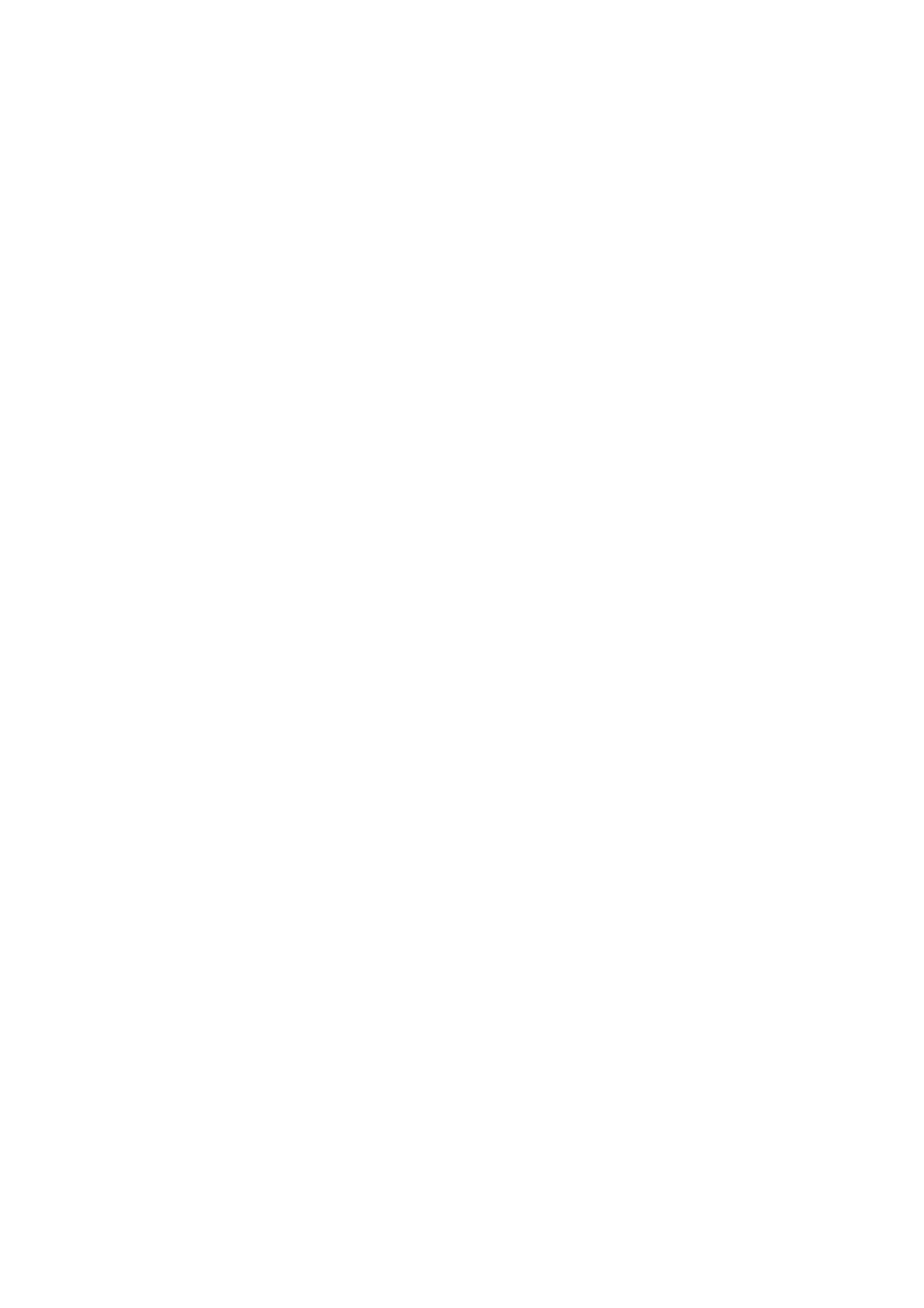#### **Abstract**

The present paper investigates the link between exports and the outward FDI stock using a panel of industries and seven EU countries for the period 1973-2004. In particular, we use the panel causality tests developed by Holtz-Eakin, Newey, and Rosen (1988). Estimates using system GMM estimators show that exports cause FDI but not vice versa. The long-run elasticity of the outward FDI stock with respect to exports is 0.78 and highly significant. Separate estimates by destination country yields the same result that exports cause outward FDI but the effect is only significant for the CEE countries and other developed countries (i.e. United States, Japan, Canada, Switzerland, Norway, etc.).

JEL Classification: F10, F21

Keywords: exports, FDI, dynamic panel data methods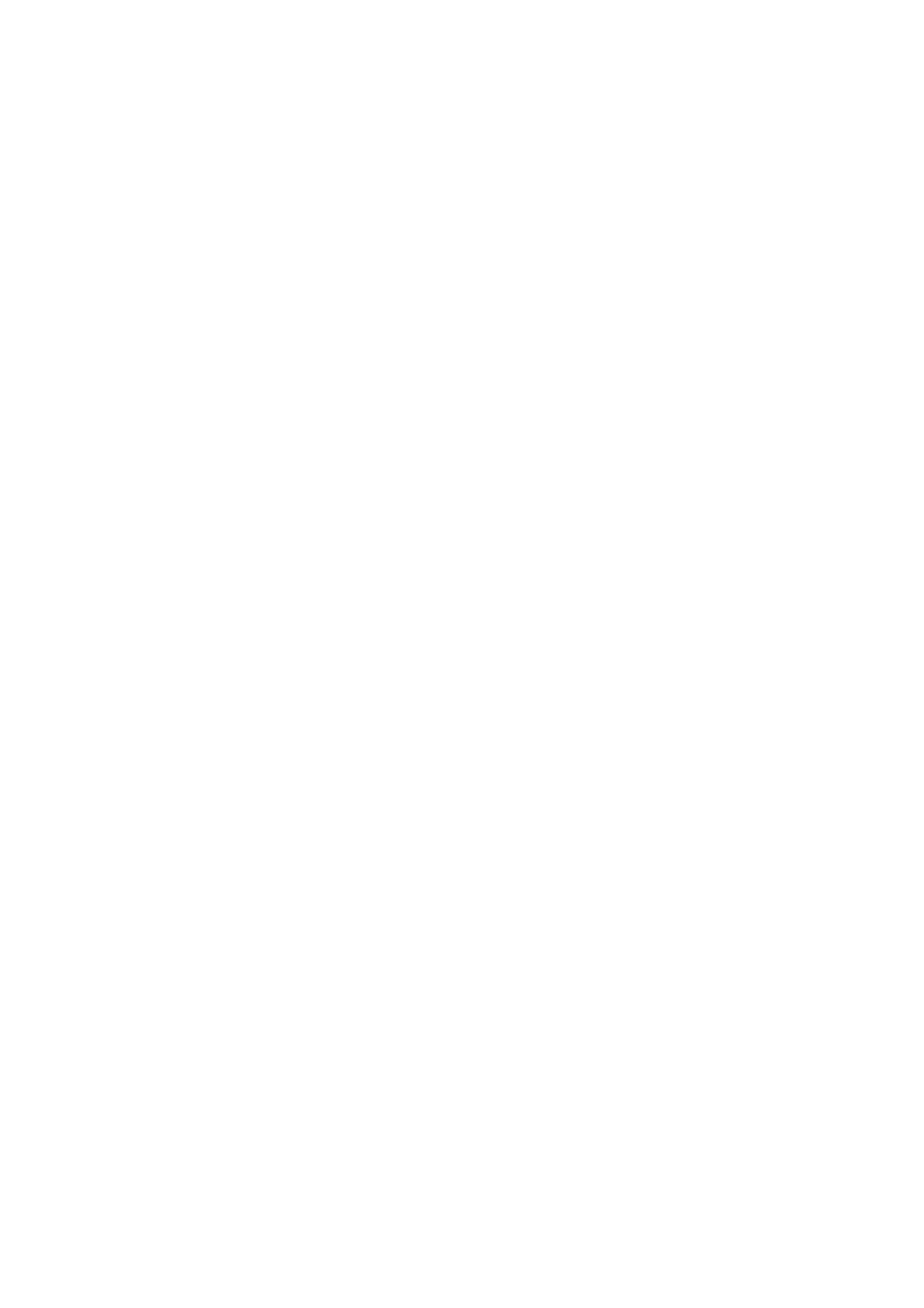#### **1. Introduction**

The aim of the present paper is to empirically investigate the relationship between outward FDI and exports in a sample of seven EU member countries. There is a dual link between trade flows and outward FDI in the theory. On the one hand, it is assumed that investment by multinationals in other countries would substitute for their exports, and therefore, reduce employment and economic growth in the home country in the long-term. On the other hand, trade and outward FDI are appointed in order to be complements to each other in turn boosting and having a positive relationship on each other. Hence, the present paper aims at reconciling these contrary views for a sample of selected EU15 countries and attempts to explore whether the established relationship remains constant over the observed period.

First, the reciprocal relationship on the country level of the aggregated industry data for the period 1979-2004 is analysed and is not differentiated by partner countries. For that purpose, we analyse a sample of seven EU15 countries (Austria, France, Germany, Italy, Netherlands, Sweden, and the United Kingdom) by using panel data and the causality testing method as developed by Holtz-Eakin, Newey, and Rosen (1988). Second, we refine this analysis by providing separate regression results for each of the five major destination regions (i.e. CEE, EU15, Latin America, other developed countries and Asia). To our knowledge, this level of disaggregation considering the destination regions for FDI and exports in other empirical studies is so far under-researched. Hence, we aim herein to find out whether the target region affects the relationship between FDI and exports. The differentiation according to the target country of aggregated industry data in our study addresses a new aspect of the analysis as aggregated data cannot distinguish as to whether there are different effects considering various destination regions and industries.

The study is organised as follows. In section 2, we perform a literature review of a sample of both theoretical and empirical studies. The econometric methodology is presented in section 3, and the description of the data follows in section 4. The empirical results are shown in part 5. Finally, Section 6 concludes.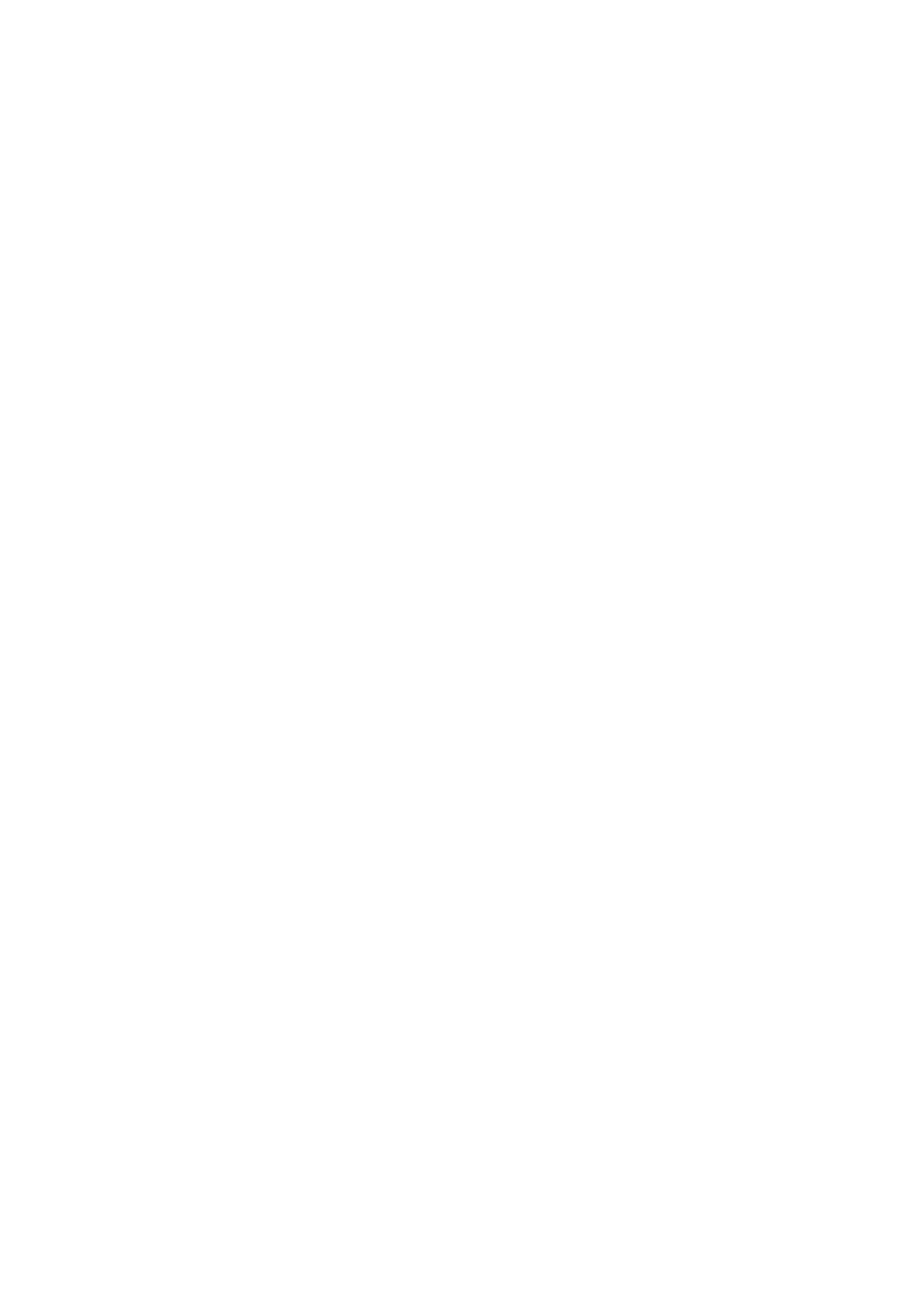#### **2.1 Theoretical background**

Economic theory does not identify an unambiguous relationship between FDI and trade. Seminal work by Mundell (1957), investigating the relationship between FDI and exports, rests upon the assumptions of the neoclassical Heckscher-Ohlin-Samuelson theory, where the flows of FDI depend on the differences in factor prices and factor endowments between countries. With international factors becoming mobile, these differences become smaller. Therefore, Mundell concludes that capital mobility driven by FDI constitutes a perfect substitute for exports. Additionally, other theories, as for instance the theory of internalisation (Williamson, 1975; Markusen and Venables, 1995) suggest that FDI substitute for exports as the OLI- conditions as developed by Dunning (1977) are supported and there are sufficient costs for external transactions such as exporting and licensing. Furthermore, Brainard (1993) states that the "proximity-concentration trade off", which was determined by the firm's fixed costs, transportation costs, and trade barriers, is the explanation for the substitutive link between FDI and trade.

Helpman et al. (2003) show that whether the relationship is complementary or subsidiary that it is an issue that depends on the type of FDI. The FDI could be of two different types: horizontal (MNEs have a subsidiary in every country of interest because of transport costs or just to be closer to the final customer) or vertical (MNEs locate each stage of the production process in different countries according to cost advantages). The models of "horizontal" FDI denote the predominant negative impact on exports and establish, therefore, a relationship of substitution. Markusen and Venables (1995) develop such a model considering countries that are different in factor endowments and technologies and discover that trade and FDI have a reverse (substitution) relationship as they become similar considering the relative factor endowments and technologies. Moreover, Markusen (1984) predicts a substitution relationship between horizontal FDI and exports, whereas horizontal FDI arises as a product of the interaction of plant-level activities and firm-specific activities (R&D, marketing, managerial services, etc.). Therefore, whether an MNE establishes an affiliate or tends to export depends on the trade costs (tariffs) on the one hand, and the costs of establishing a new firm near the customers on the other hand. Finally, as horizontal FDI tends to take place between countries that are similar in terms of factor endowment, income, and technologies, the model predicts a negative link between skill differences and horizontal FDI.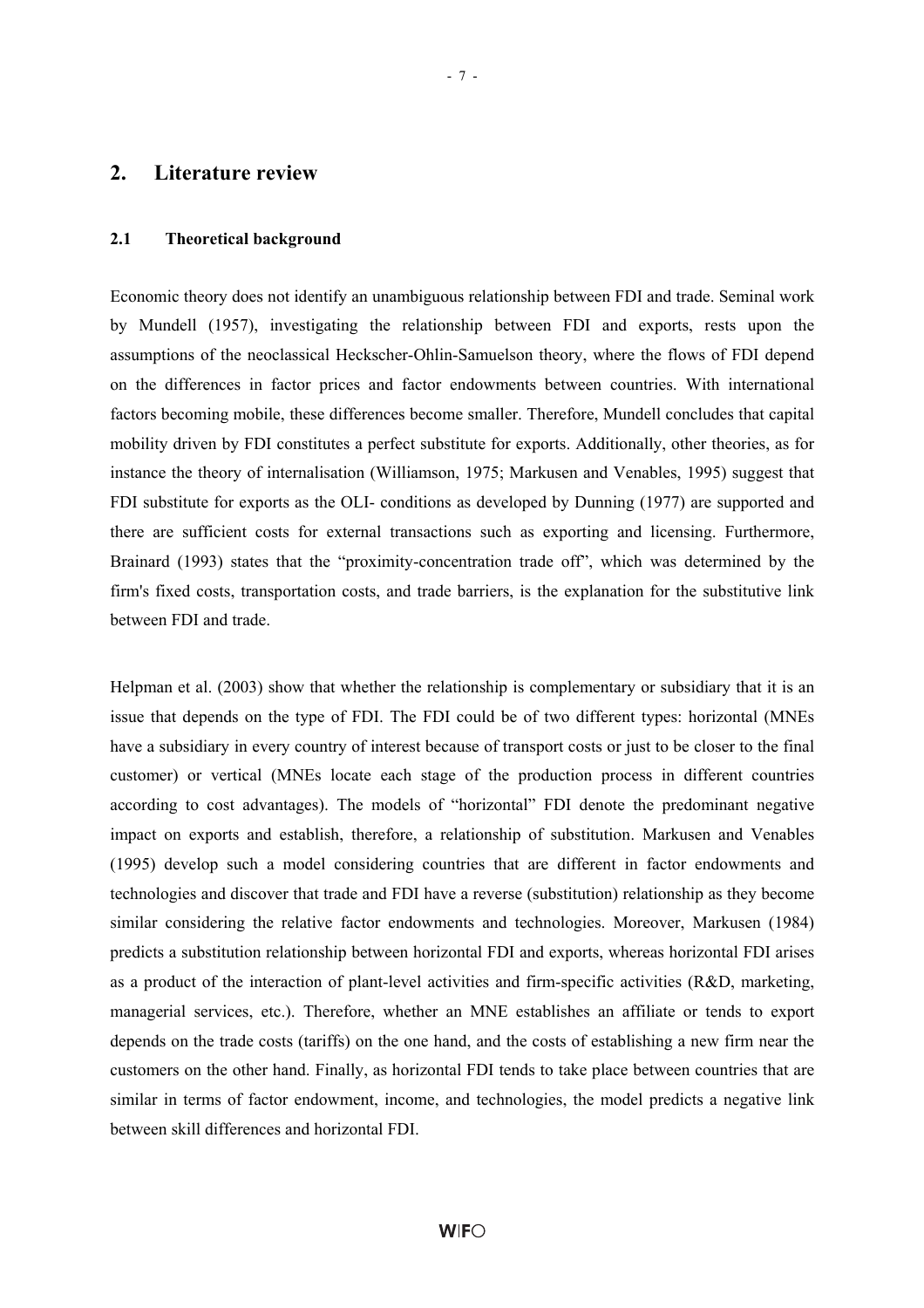Other theoretical contributions, however, show that outward FDI and trade might be complements. The model of Helpman (1984) implies that in the case of vertical FDI, there are complementarities between the trade flows of final goods from foreign affiliates to parent firms and intra-firm transfers of intermediate goods from parent firms to foreign affiliates. In general, the model suggests that vertical FDI is likely to occur between developed and developing countries. For example, a firm's presence on a foreign market with one product may increase the total demand for the entire line of products (Lipsey and Weiss, 1984). Another reason for complementarity could be that an investment by a manufacturer may increase the exports of inputs from the home market to the host market (Svensson, 1996).

Recent studies attempt to combine both horizontal and vertical motives for FDI (Carr et al., 1998).These models are referred to as knowledge-capital models and are based on three central assumptions. First, the location of knowledge-based assets could be spread geographically; second, knowledge-based assets yield higher skill intensity relative to production, and third, knowledge-based assets could be used in multiple plants. Accordingly, the models predict several combinations of vertical and horizontal multinationals and imply that horizontal FDI is more prevalent for countries with similar factor endowment and with high trade costs. In addition, vertical FDI arises when countries differ substantially in terms of factor endowments and when trade costs are low. Trade and FDI between developed countries, therefore, could be regarded as substitutes while FDI and trade between developed and developing countries are likely to be complements. Thus, the theoretical arguments do not provide, a priori, a clear-cut relation between outward FDI and exports. Both a substitution and complementary relationship are possible depending on various factors such as tariffs, type of goods, and type of FDI.

#### **2.2 Empirical studies**

On the one hand, if the empirical literature asserts a substitutive relation, exports are at least partially displaced by local sales at the foreign market and it could be detrimental to the production and employment in the investor's country. On the other hand, however, if outward FDI and exports have a complementary link, investing abroad benefits the home country's exports. Although the empirical results appear to be mixed, the majority of the studies predict a positive relationship between outward FDI and exports. The empirical literature can be divided according to the level of aggregation used. Therefore, it can be arranged into country-level studies, industry-level studies, firm-level studies, and product–level studies.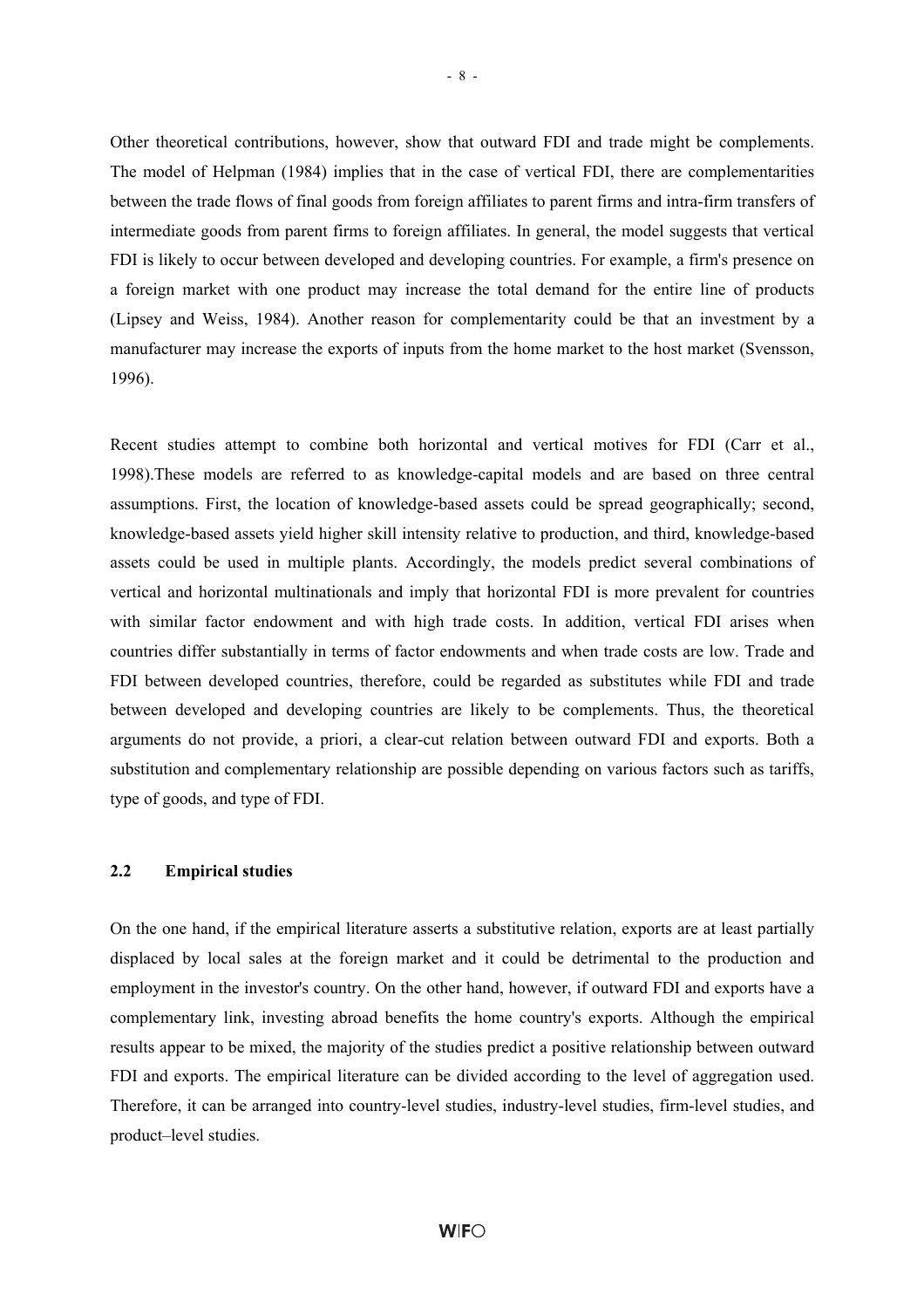The analysis on the country level shows a dominant complementary effect. Clausing (2000) investigates the operations of US MNEs in 29 host countries from 1977-1994 and finds a strong positive influence of FDI on exports. This relation becomes even more pronounced when multinational activity and intra-firm trade are considered. In the analysis of Austrian FDI and exports, Pfaffermayr (1994, 1996) employs the Granger-causality procedure and obtains a significant positive causation in both directions. Eaton and Tamura (1994) also analyse the relationship. They thereby control for the country determinants such as income per capita, population, and the endowment of human capital of the partner country and find a strong complementary relationship. In contrast, Andersen and Hainaut (1998) find a complementary relationship for the USA, Japan, and Germany but not for the United Kingdom.

The empirical studies on the industry level have mixed results. Lipsey and Weiss (1981) show a positive relationship between US exports and FDI for 40 countries in 1970. They find that a dollar of additional affiliate sales leads to an increase from 2 to 78 cents of additional exports to the corresponding market. Marchant et al. (2002) also demonstrate a complementary relationship between FDI and trade for the US food processed industry in FTAA countries. Graham's (1996) findings generally support the complementary relation between the US outward FDI and US exports but he also finds confirmation of the substitution hypothesis. Furthermore, Brainard (1997) finds a strong confirmation for the "proximity-concentration trade-off" on the industry level for 27 US markets and identifies that when the income per capita of the partner country catches up to the US level, FDI tends to substitute for exports. Fontagné and Pajot (1997) find complementary effects between FDI flows and trade on the sectoral level. Furthermore, they appoint an even a larger impact of FDI on exports when the spillovers between sectors are taken into account. At the same time, Blonigen (2001) detects a substitution effect between the production of Japanese automobile parts in the US and the Japanese exports of automobile parts to the USA. Further, the relation between the production of Japanese automobiles (final goods) in the USA and Japanese exports of automobile parts turns out to be complementary. Türkan (2006) also identifies a strong complementary relation between US trade and FDI stocks of intermediate goods exports, whereas there is a slight negative relation between FDI and trade in final goods.

Considering the disaggregation on the firm level, Lipsey and Weiss (1984) determine strong complementary effects between the US production of intermediate goods in the host country and the US exports in the same region in 1970. They find out that a dollar of additional production in the host country induces 9 to 25 cents of additional exports from the home country.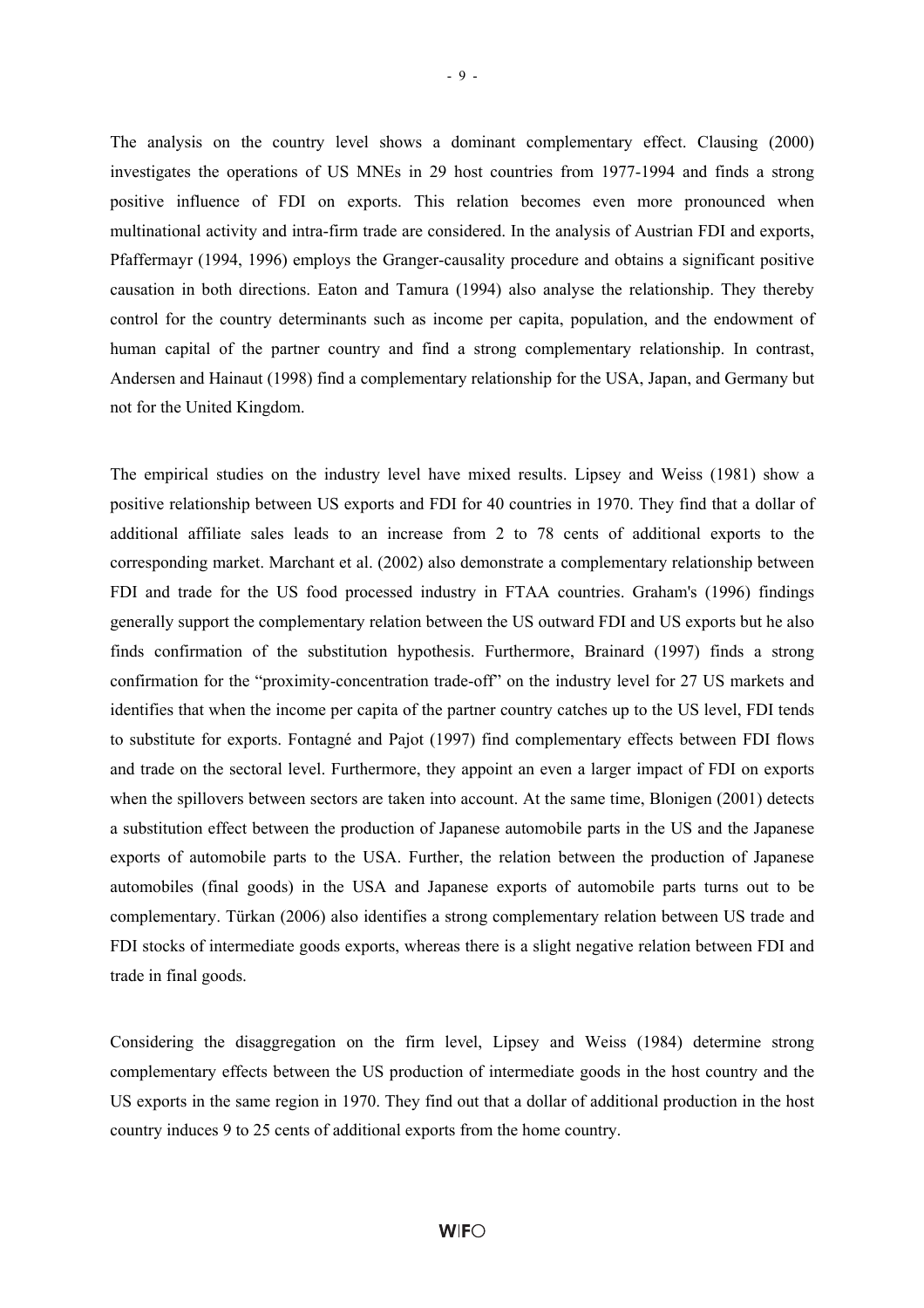| Author (year)    | Level of aggregation    | Data               | Method                        | Results                       |
|------------------|-------------------------|--------------------|-------------------------------|-------------------------------|
| Alguacil et al.  | Country-level data      | Quarterly Data     | Time series, VAR with         | Positive long-term Granger    |
| (2002)           | Spain (FDI flows)       | 1970-1992          | Granger causality             | causality from FDI to Exports |
| Bajo-Rubio and   | Country-level data      | Quarterly Data     | Cointegration, Granger        | Long-run Granger causality    |
| Montero-Munoz    | (Spain)                 | 1977-1992          | causality tests               | from outward FDI to exports,  |
| (1999)           |                         |                    |                               | no short-run effects          |
| Blonigen (2001)  | Product-level data      | 1978 to 1994       | Time series, SUR              | Complementarity effect for    |
|                  | (automobile parts)      | Japanese           | regressions                   | vertical production           |
|                  |                         | automobile parts   |                               | relationships, otherwise      |
|                  |                         | to US market       |                               | substitution                  |
| Brainard (1997)  | Industry-level data (27 | 1989               | 2SLS                          | Predominant substitution      |
|                  | countries)              |                    |                               | effect                        |
| Clausing (2000)  | Country-level data (29  | Two-panel data     | Panel-data regression         | Complementary effect from     |
|                  | countries)              | set, 1977-1994     | with and without fixed        | FDI to exports, especially    |
|                  |                         |                    | country effects based on      | when intra-firm trade         |
|                  |                         |                    | gravity-type model            | included                      |
| Fontagné and     | Country-level data (21  | Panel data set     | Time Fixed Effects            | Positive Effect of FDI on     |
| Pajot (1997)     | countries)              |                    |                               | Exports, different magnitude  |
|                  |                         |                    |                               | for the various countries     |
| Graham (1996)    | Sector-level data US    | 1983, 1988, 1991   | <b>Gravity Model</b>          | Predominant complementary     |
|                  | and Japan               |                    |                               | relation                      |
| Lipsey and Weiss | Industry-level data (14 | 1970               | <b>OLS</b>                    | Complementary relationship    |
| (1981)           | countries)              |                    |                               |                               |
| Lipsey and Weiss | Firm-level data         | 1970               | <b>OLS</b>                    | Strong complementary          |
| (1984)           |                         |                    |                               | relationship for intermediate |
|                  |                         |                    |                               | goods, weaker for final       |
|                  |                         |                    |                               | goods, possible substitution  |
|                  |                         |                    |                               | effects for final goods       |
| Marchant et al.  | Industry data (US       | Pooled data,       | Full-information              | Complementary relationship    |
| (2002)           | processed food          | cross-section and  | maximum likelihood            |                               |
|                  | industry)               | time-series data,  | (FIML) method                 |                               |
|                  |                         | 1989-1998          |                               |                               |
| Oberhofer and    | Firm-level data         | 19,079             | <b>Bivariate Probit Model</b> | Complementary relationship    |
| Pfaffermayr      |                         | companies, 10      | with Maximum                  |                               |
| (2007)           |                         | countries,         | Likelihood approach           |                               |
|                  |                         | Amadeus            |                               |                               |
|                  |                         | database           |                               |                               |
| Pfaffermayr      | Country-level data      | 1969-1991          | Time series, OLS,             | Complemetarity relationship   |
| (1994)           | (Austria)               |                    | Granger causality tests       | from FDI to exports           |
| Pffafermayr      | Country-level           | 1980-1994, Time-   | Dynamic fixed effects         | Stable bi-directional         |
| (1996)           | (Austria)               | series cross sect. | model, GMM estimation         | complementarity results       |
|                  |                         | data               |                               |                               |
|                  |                         |                    |                               |                               |
| Türkan (2006)    | Product-level data      | Panel Data, 1989-  | Gravity Equations, Fixed      | Complementary effect for      |
|                  | (USA)                   | 2003               | Effects, Random Effects       | intermediate goods, slight    |
|                  |                         |                    |                               | substitution effects for      |

*Table 1: Studies on the relationship between outward FDI and exports* 

The relation becomes weaker though, and even negative, if the final goods are considered. In their recent empirical study for companies from 10 European countries, Oberhofer and Pfaffermayr (2007) submit a confirmation for the complementarity hypothesis in turn providing evidence for the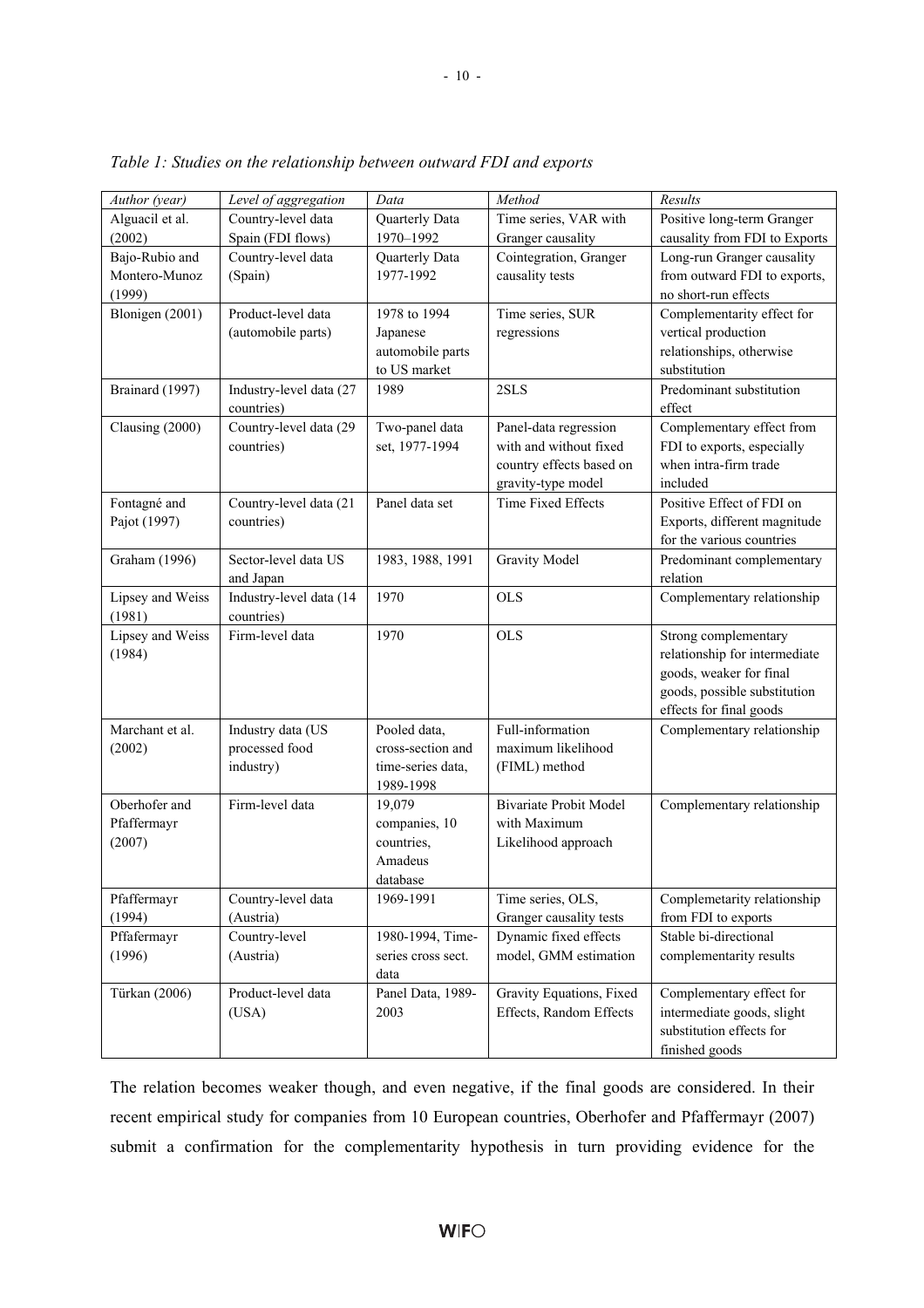deterministic characteristics on the choice between FDI and exports and stating that firms use a combination of both FDI and exports to serve foreign markets. An abstract of the relevant empirical studies is shown in Table 1. Again, while there are theoretical reasons to suggest both substitution and complementary effects, empirical work in this area nearly invariably shows a net complementary relation between exports and foreign affiliates activity with the level of aggregation being one of the most important explanations for diverging results.

The investigation of the relation between FDI and trade that is diversified by destination country or region is an under-researched issue in the empirical literature. Some studies investigating the relationship between FDI and exports from developed to developing countries find them to be complementary. Furthermore, the same relation is found to be substitutive between developed countries. Nevertheless, the net empirical outcome shows, to a large extent, a complementary relation rather than a substitution effect. A small number of studies also analyse the issue of the relationship between FDI and trade considering various destination countries or regions. For instance, Fontagné and Pajot (1997) analyse the French and US FDI and trade on the industry level and find complementarity effects to be stronger in the case of the USA. Furthermore, they detect different effects for the various industries depending on the comparative advantages in the respective industry or sector that the investor countries have.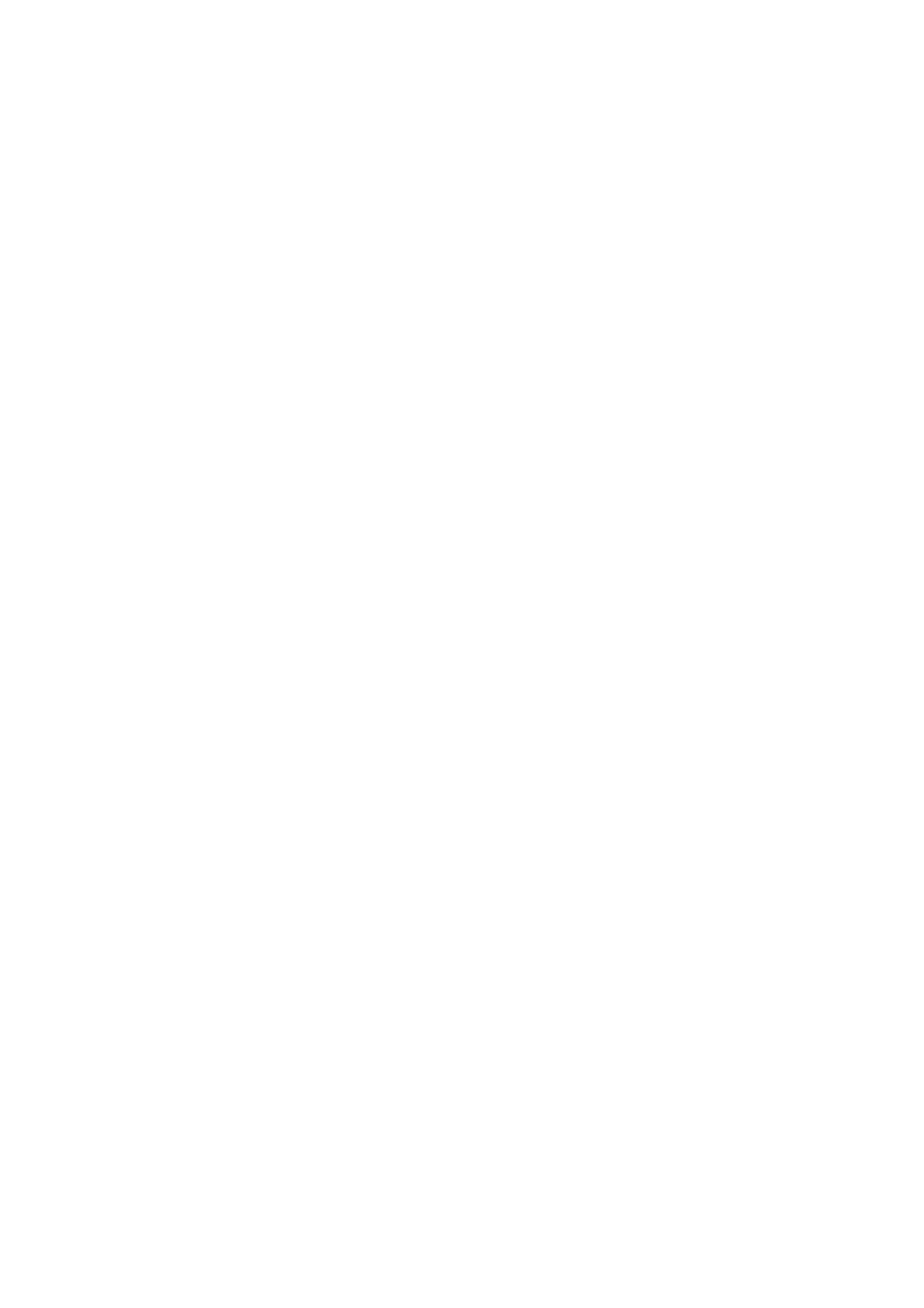#### **3. Empirical model**

We analyse the empirical relationship between the outward FDI and exports by using the panel data causality testing method as developed by Holtz-Eakin et al. (1988). This estimation method is closely related to a method proposed by Anderson and Hsiao (1981). The test involves estimation of error correction equations:

$$
\Delta \ln y_{it} = \alpha_1 (\ln y_{i,t-1} - \beta_1 \ln x_{i,t-1}) + \delta_1 \Delta \ln x_{it} + \lambda_t + \varepsilon_{1it},
$$
  

$$
\Delta \ln x_{it} = \alpha_2 (\ln x_{i,t-1} - \beta_2 \ln y_{i,t-1}) + \delta_2 \Delta \ln y_{it} + \lambda_t + \varepsilon_{2it}
$$

where x denotes exports, y denotes the outward FDI stock and  $\lambda$  the time effects or alternatively the time trend. The parameters  $\alpha_1$  and  $\alpha_2$  denotes the error correction term. We use the error-correction term and the long-run coefficient to test long-run Granger-causality. In particular, the question of whether or not x causes y can be tested with the hypothesis:

$$
\alpha_1 = \beta_1 = 0
$$
  
H<sub>0</sub>(1): x does not Granger cause y in the long run,  

$$
\alpha_2 = \beta_2 = 0
$$
H<sub>0</sub>(2): y does not Granger cause x the long run.

Rejection of  $H_0(1)$  and acceptance of  $H_0(2)$  is interpreted as causality from x to y, while rejection of  $H<sub>0</sub>(2)$  and acceptance of  $H<sub>0</sub>(1)$  is interpreted as causality in the reverse direction. If both hypotheses are rejected, it is said that there is no feedback between the two variables. The key parameter of interest is the long-run impact of exports and FDI and vice versa.

Assuming that the residuals of the level equation are serially uncorrelated, the values of y lagging two periods or more can be used as instruments in the first-differenced equation. The estimation equation and moment conditions can be estimated by first-differenced GMM, which was developed by Arellano and Bond (1991). However, conventional GMM estimation exhibits a major drawback if the explanatory variables display persistence over time  $-$  as is the case for variables such as the FDI capital stock. In this case, their lagged levels may be rather poor instruments for their differences. Therefore, we use the system GMM estimator that was introduced by Blundell and Bond (1998), which combines the regression equation in first differences – instrumented with lagged levels of the regressors – with the regression equation in the levels, instrumented with lagged the differences of the regressors.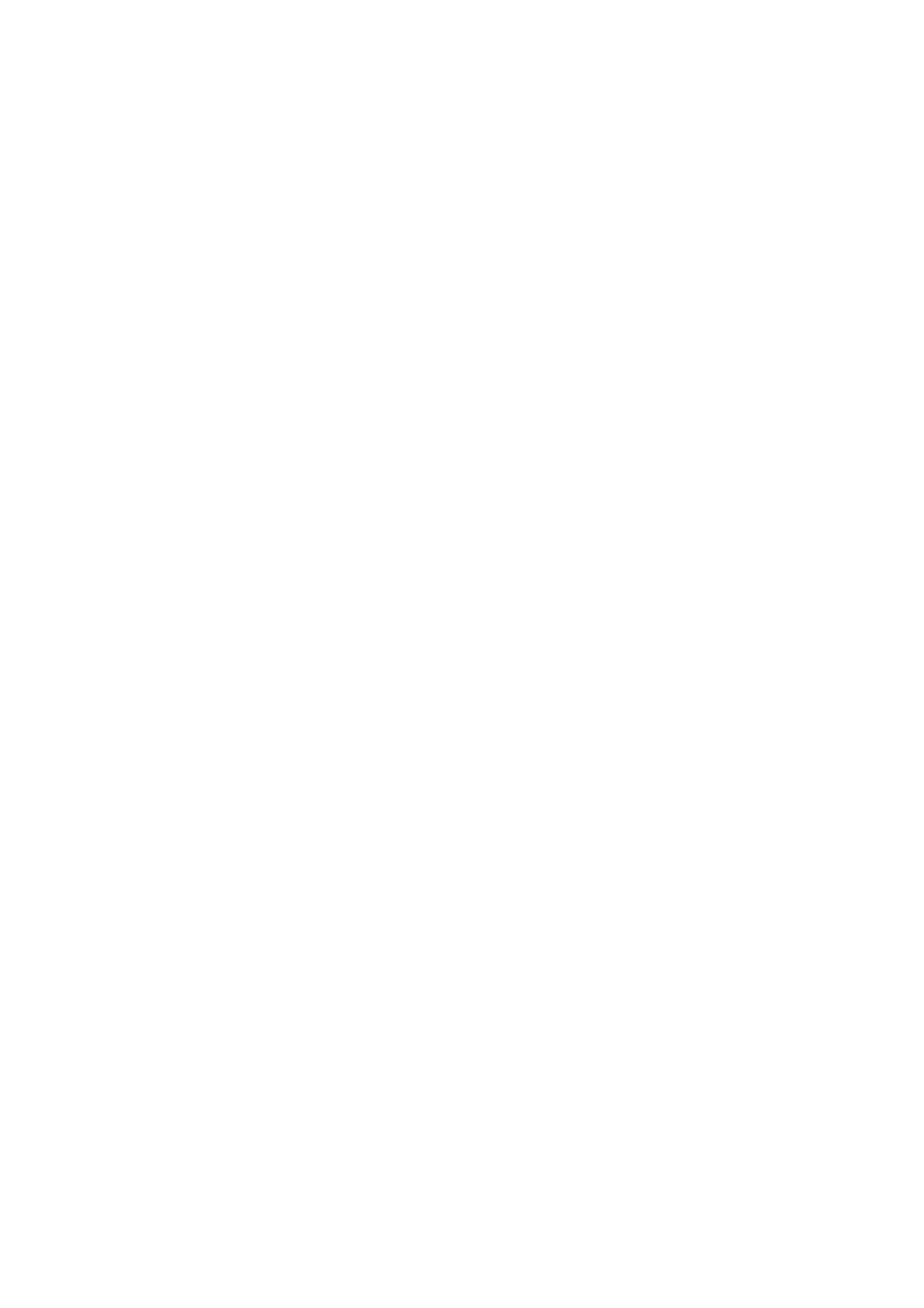### **4. Data and descriptive statistics**

The main data sources for our analysis are on the one hand a UNCTAD database, and on the other hand, the OECD STAN database that can be downloaded from http://www.sourceoecd.org. We use the outward FDI stock for 1979-2004 as measured in current US dollars (1000s). Exports are also measured in current US-dollars (1,000s). The outward FDI stock represents the historical cost values measures in 1,000 US-Dollars.

| <b>NACE</b> | $\triangle$ log exports | $\triangle$ log FDI | <b>NACE</b> | $\triangle$ log exports | $\triangle$ log FDI |
|-------------|-------------------------|---------------------|-------------|-------------------------|---------------------|
|             | Austria                 |                     |             | <b>Italy</b>            |                     |
| 15-16       | 0.088                   | 0.136               | $15 - 16$   | 0.072                   | 0.110               |
| 17-19       | 0.033                   | 0.086               | 17-19       | 0.044                   | 0.139               |
| 20          | 0.039                   | 0.191               | 24          | 0.078                   | 0.073               |
| 21          | 0.044                   | 0.112               | 27-28       | 0.065                   | 0.131               |
| 24          | 0.072                   | 0.126               | 29          | 0.066                   | 0.120               |
| 25          | 0.003                   | 0.102               | 34-35       | 0.066                   | 0.144               |
| 26          | 0.027                   | 0.292               |             | <b>Netherlands</b>      |                     |
| 27-28       | 0.045                   | 0.088               | $15 - 16$   | 0.042                   | 0.085               |
| 29          | 0.062                   | 0.121               | 24          | 0.190                   | 0.315               |
| 30-32       | 0.082                   | 0.251               | 27-28       | 0.039                   | 0.067               |
| 34-35       | 0.113                   | 0.163               |             | <b>Sweden</b>           |                     |
|             | France                  |                     | $15 - 16$   | 0.085                   | 0.135               |
| 15-16       | 0.044                   | 0.057               | 20          | 0.010                   | 0.032               |
| 17-19       | 0.043                   | 0.057               | 24          | 0.114                   | 0.146               |
| 20          | 0.061                   | 0.197               | 34-35       | 0.063                   | 0.062               |
| 24          | 0.068                   | 0.101               |             | UK                      |                     |
| 25          | 0.063                   | $-0.004$            | $15 - 16$   | 0.045                   | 0.070               |
| 26          | 0.074                   | 0.284               | 17-19       | 0.041                   | 0.173               |
| 27-28       | 0.041                   | 0.046               | 24          | 0.080                   | 0.113               |
| 29          | 0.058                   | 0.237               | 27-28       | 0.035                   | 0.179               |
| 30-32       | 0.060                   | 0.011               | 29          | 0.017                   | $-0.046$            |
| 34-35       | 0.078                   | 0.156               | 30-32       | 0.065                   | $-0.332$            |
|             | Germany                 |                     | 34-35       | 0.066                   | 0.151               |
| 15-16       | 0.056                   | 0.095               |             |                         |                     |
| $17 - 19$   | 0.042                   | 0.118               |             |                         |                     |
| 20          | 0.074                   | 0.070               |             |                         |                     |
| 21          | 0.067                   | 0.063               |             |                         |                     |
| 22          | 0.059                   | 0.207               |             |                         |                     |
| 24          | 0.059                   | 0.077               |             |                         |                     |
| 25          | 0.070                   | 0.125               |             |                         |                     |
| 26          | 0.050                   | 0.085               |             |                         |                     |
| 27-28       | 0.044                   | 0.047               |             |                         |                     |
| 29          | 0.053                   | 0.086               |             |                         |                     |
| 30-32       | 0.080                   | 0.081               |             |                         |                     |
| 33          | 0.073                   | 0.120               |             |                         |                     |
| 34-35       | 0.078                   | 0.134               |             |                         |                     |
|             |                         |                     |             |                         |                     |

*Table 2: Summary statistics (average growth rate in %)* 

Source: UNCTAD and OECD databases, own calculations.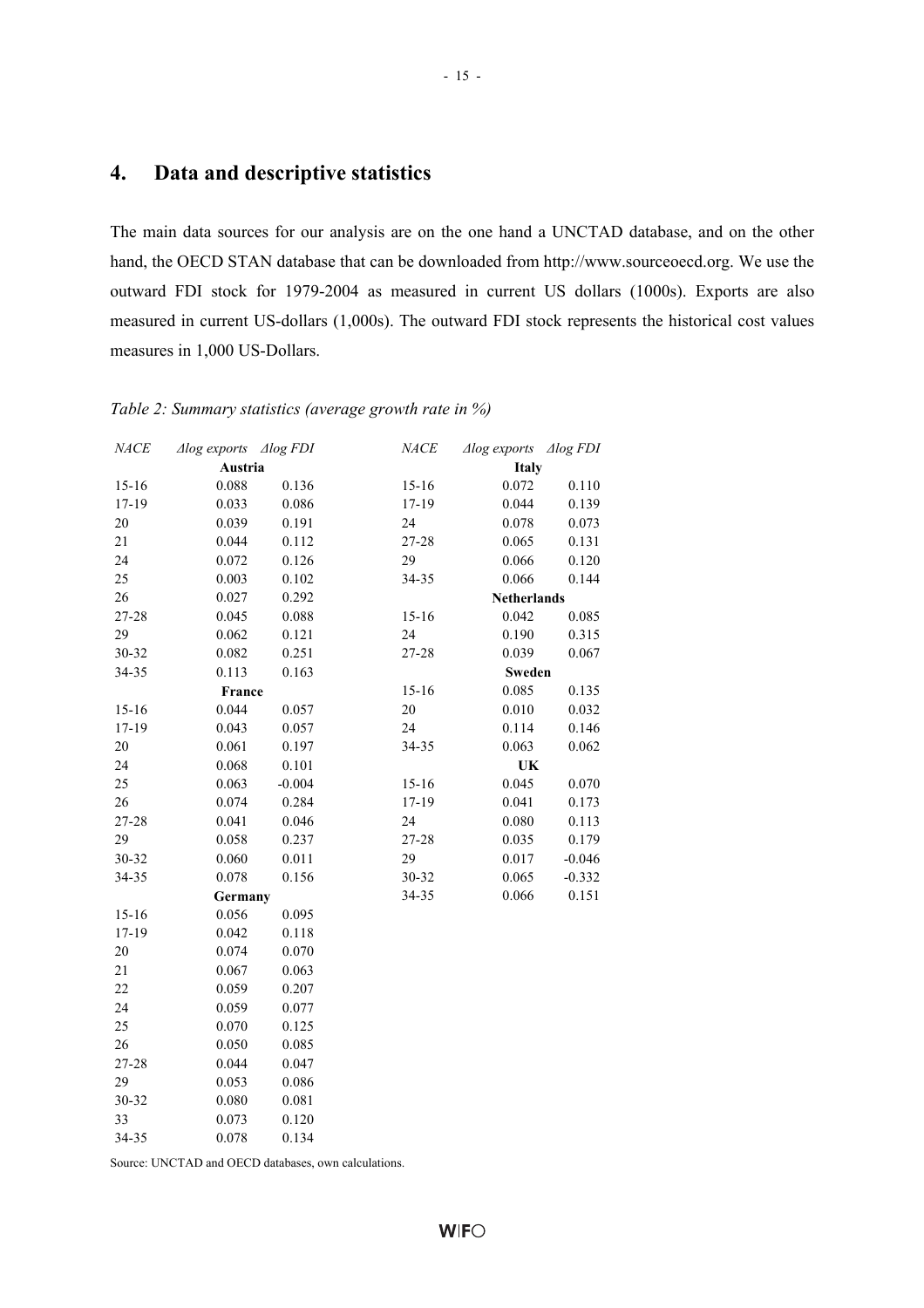Table 2shows the descriptive statistics for the first part of the estimations where FDI and exports are not disaggregated by the destination country. As expected, we observe an increase in both exports and outward FDI in most industries and countries during the observed period.

To gain some insight into the relationship between exports and FDI we provide correlation coefficients based on their growth rates (see Figure 1 in the Appendix). We find that both variables are correlated with a coefficient of 0.13 and a p-value of 0.00. The data on outward FDI and exports that is used in the second part of the analysis is disaggregated by home country and destination region (Table 3). We have data on outward FDI stocks and exports for seven EU15 countries: Denmark, Finland, France, Italy, Germany, the Netherlands, and the United Kingdom as well as five destination regions: CEE, EU15, Latin America, the Caribbean, other developed countries, and Asia. Similarly to the first part, an increase of both exports and the outward FDI was able to be distinguished. The correlation coefficients (Table 4), broken up by destination regions, show a positive but mostly insignificant relationship (only the coefficient for Asia was significant at the 5% level).

| Country        | Exports  | Outward                         | # of obs | Country        | Exports | Outward                   | # of obs     |
|----------------|----------|---------------------------------|----------|----------------|---------|---------------------------|--------------|
|                |          | FDI stock                       |          |                |         | FDI stock                 |              |
|                |          | <b>CEE</b>                      |          |                |         | Other developed countries |              |
| Denmark        | 0.029    | 0.137                           | 15       | Denmark        | 0.082   | 0.088                     | 15           |
| Finland        | 0.022    | 0.370                           | 19       | Finland        | 0.698   | 1.099                     | $\mathbf{1}$ |
| France         | 0.219    | 0.196                           | 90       | France         | 0.048   | 0.192                     | 102          |
| Germany        | 0.208    | 0.392                           | 51       | Germany        | 0.059   | 0.064                     | 56           |
| Netherlands    | 0.155    | 0.353                           | 40       | Italy          | 0.098   | 0.049                     | 71           |
| United Kingdom | 0.152    | 0.231                           | 45       | Netherlands    | 0.033   | 0.020                     | 43           |
|                |          | <b>EU15</b>                     |          | United Kingdom | 0.090   | $-0.027$                  | 53           |
| Denmark        | 0.064    | 0.092                           | 15       |                |         | Asia                      |              |
| Finland        | 0.018    | 0.126                           | 26       | Denmark        | 0.028   | 0.094                     | 15           |
| France         | 0.041    | 0.092                           | 159      | Finland        | 0.001   | 0.201                     | $\tau$       |
| Germany        | 0.040    | 0.078                           | 42       | France         | 0.060   | 0.084                     | 95           |
| Italy          | 0.064    | 0.192                           | 74       | Germany        | 0.097   | 0.194                     | 97           |
| Netherlands    | 0.017    | 0.101                           | 63       | Netherlands    | 0.070   | 0.127                     | 46           |
| United Kingdom | 0.031    | $-0.030$                        | 65       | United Kingdom | 0.028   | 0.070                     | 46           |
|                |          | Latin America and the Caribbean |          |                |         |                           |              |
| Denmark        | $-0.085$ | 0.124                           | 15       |                |         |                           |              |
| France         | 0.044    | 0.139                           | 116      |                |         |                           |              |
| Germany        | 0.078    | $-0.024$                        | 56       |                |         |                           |              |
| Italy          | 0.014    | 0.081                           | 78       |                |         |                           |              |
| Netherlands    | 0.050    | 0.102                           | 75       |                |         |                           |              |

| Table 3: Average growth rates of exports and outward FDI stock (%) |  |  |  |
|--------------------------------------------------------------------|--|--|--|
|                                                                    |  |  |  |

Source: UNCTAD and OECD databases, own calculations.

United Kingdom 0.014 0.167 62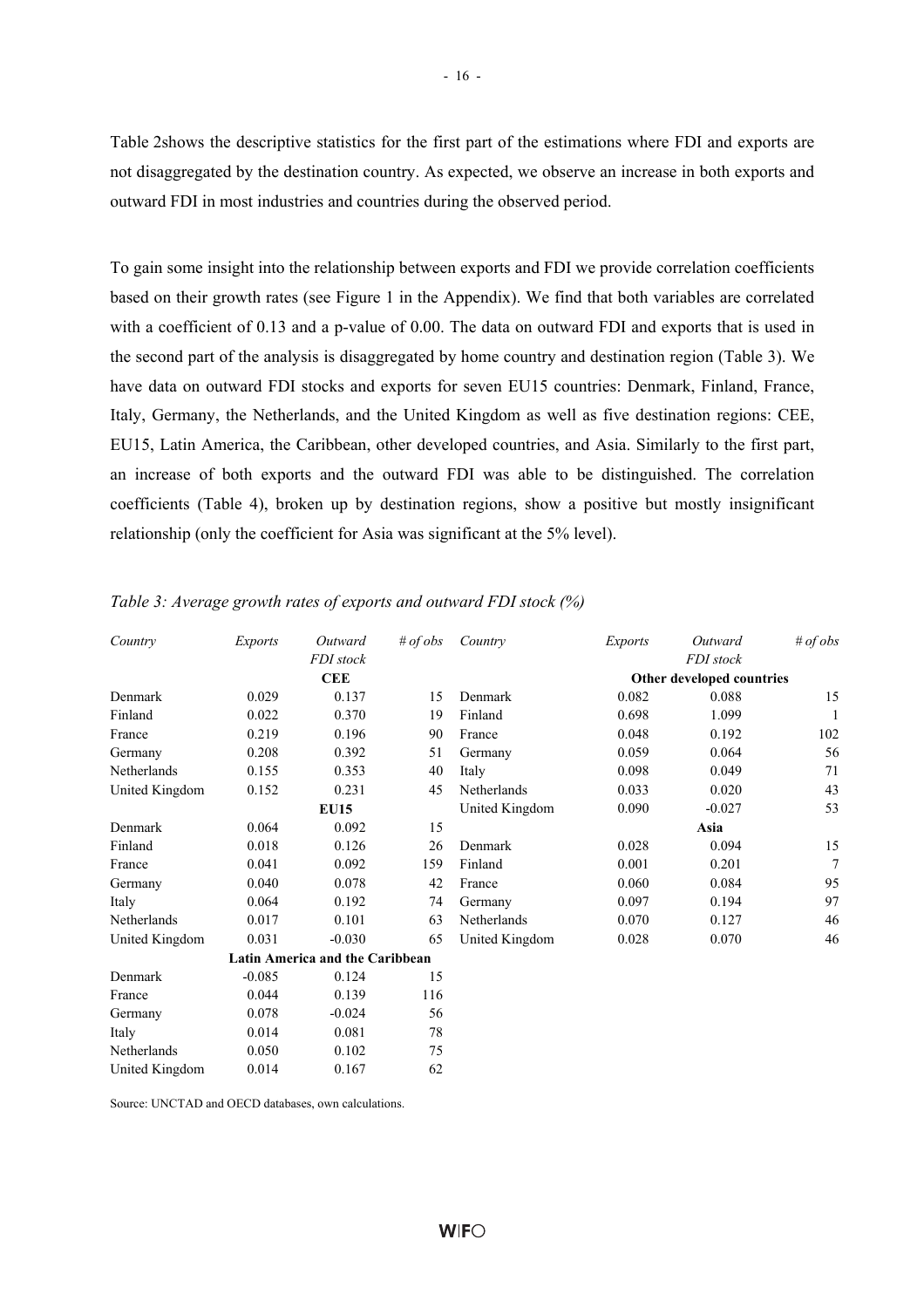*Table 4: Correlation coefficients, disaggregation by target country* 

|                                 | Coeff. | <i>p</i> -value | # of obs |
|---------------------------------|--------|-----------------|----------|
| <b>CEE</b>                      | 0.040  | 0.518           | 260      |
| EU15                            | 0.078  | 0.100           | 444      |
| Latin America and the Caribbean | 0.028  | 0.581           | 402      |
| Other developed countries       | 0.052  | 0.338           | 326      |
| Asia                            | 0.128  | 0.025           | 306      |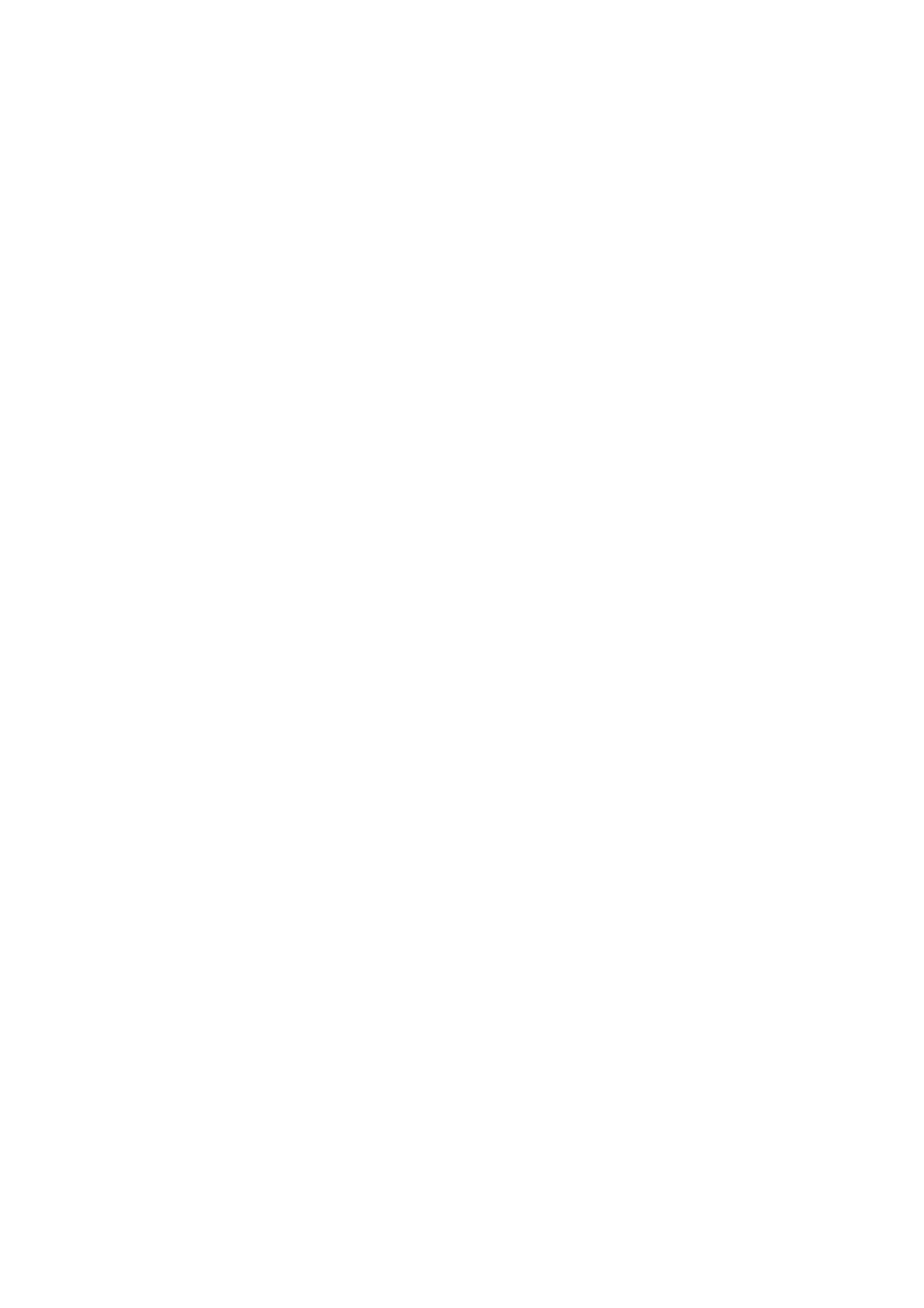#### **5. Empirical results**

We explore the Granger-causality relationships between exports and outward FDI in a bivariate setting. The first two tables summarise the results of the estimation of aggregated data (not differentiated by partner country) of the FDI – exports relationship and vice versa. Table 5 shows the estimated coefficients from the fixed-effects regression. As expected, the logarithm of exports is highly significant and positive (0.40). It is noteworthy that no lagged endogenous of FDI on exports and vice versa are included, so that the static equation should represent a long-run relationship.

|                             | Coeff.          | t-value  |
|-----------------------------|-----------------|----------|
| In exports                  | ***<br>0.40     | 3.09     |
| year                        | ***<br>0.10     | 14.18    |
| constant                    | ***<br>$-204.8$ | $-16.13$ |
| Number of observations      | 947             |          |
| Groups (sector and country) | 54              |          |
| $R^2$                       | 0.60            |          |

*Table 5: Fixed effects results (dependent variable: log outward FDI stock)* 

The fixed effects estimator tends to be biased and inconsistent when estimating dynamic models. Hence, we employ the system GMM-estimator. The results from the dynamic panel data models are shown in Table 6. The equations are estimated using the one-step system GMM method with t-values and test statistics that are asymptotically robust to general heteroscedasticity and corrected for a small sample bias. The system GMM results use 947 observations on 7 EU15 countries and up to 15 industries from 1973-2004. We conducted two types of diagnostic tests for the empirical models (Table 6). Firstly, we conducted tests of first- and secondorder serial correlations in the residuals. The AR (2) test statistics of the residuals do not reject the specification of the error term. Secondly, in looking at the Sargan tests, we see that the p-value of the regression relating FDI to exports does not indicate a decisive rejection of the model's over identifying restrictions. In contrast, for the impact of FDI on exports we find that the instruments are invalid.

The results of the dynamic panel data estimations show that exports have a strong positive effect on the outward FDI stock. The long-run elasticity is approx. 0.78, whereas the short run elasticity is 0.59. The error correction coefficient is negative (-0.061) and statistically significant at the 1% level, indicating that there is an equilibrium relationship in the long-run. However, the speed of adjustment is quite low, indicating a large degree of persistence. In contrast, we find a statistical significant long-run impact of the FDI stock on exports.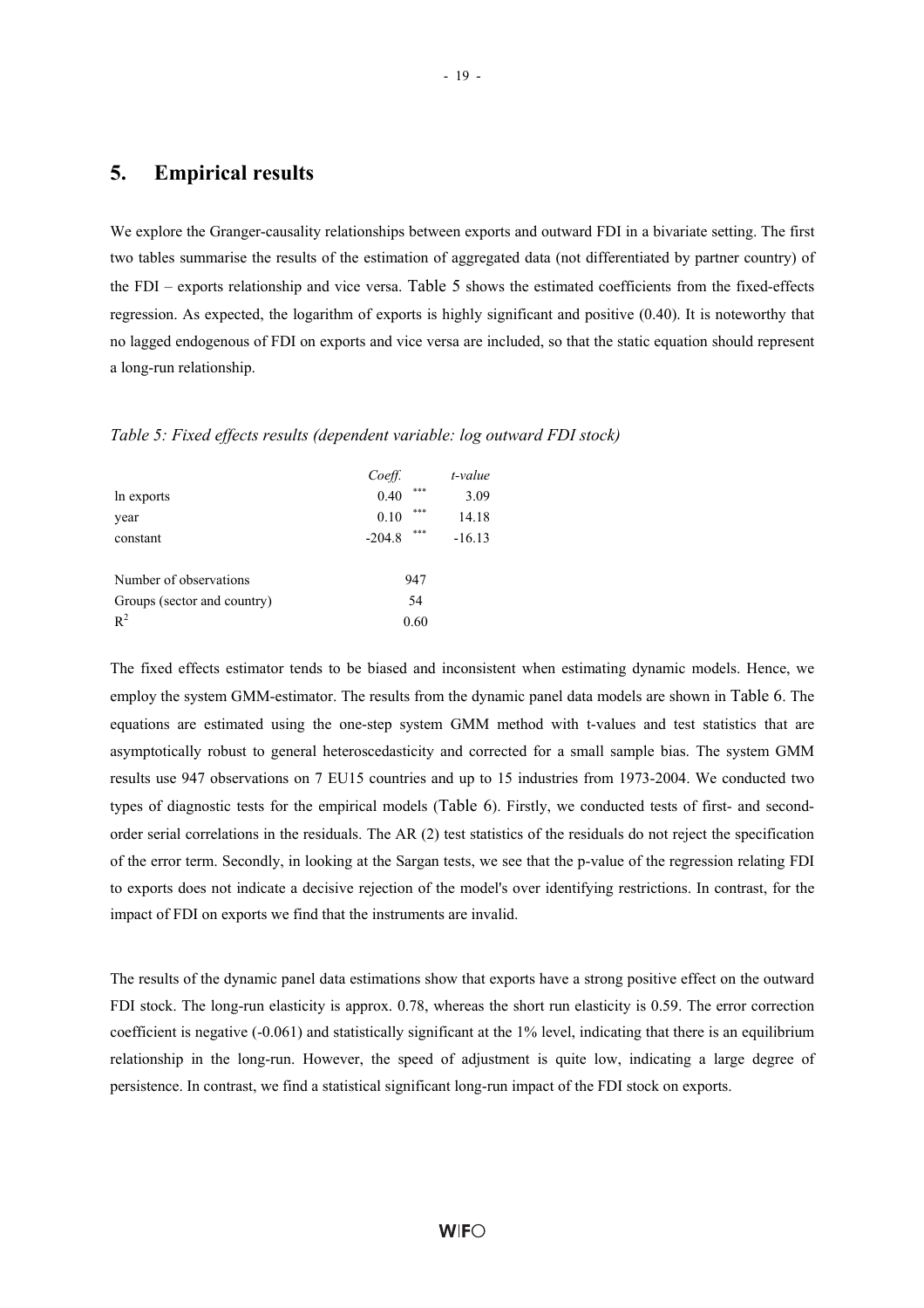|                                                                        | dep var: $\triangle$ log exports |       |         |                          | $dep$ var. $\triangle$ log outward FDI |       |         |
|------------------------------------------------------------------------|----------------------------------|-------|---------|--------------------------|----------------------------------------|-------|---------|
|                                                                        | Coeff.                           |       | t-value |                          | Coeff.                                 |       | t-value |
| $log$ exports $(t-1)$                                                  | $-0.002$                         |       | $-0.75$ | $log outw$ . FDI $(t-1)$ | $-0.061$                               | ***   | $-4.15$ |
| $log$ outward FDI $(t-1)$                                              | 0.002                            |       | 0.63    | $log$ exports $(t-1)$    | 0.047                                  | **    | 2.61    |
| $\Delta$ log outward FDI                                               | 0.030                            |       | 4.38    | $\Delta$ log exports     | 0.592                                  | ***   | 4.34    |
| time effects                                                           | yes                              |       |         | time effects             | yes                                    |       |         |
| constant                                                               | $-1.871$                         |       | $-1.92$ | constant                 | $-9.236$                               | ***   | $-2.91$ |
| Wald test $log$ exports $(t-1)=log$ outward<br>FDI $(t-1)=0$ (p-value) | 0.23                             |       |         |                          | 0.00                                   |       |         |
| long run coefficient outward FDI                                       |                                  |       |         |                          | 0.775                                  |       | 2.98    |
| Number of observations                                                 |                                  | 947   |         |                          |                                        | 947   |         |
| $AR 1$ test (p-value)                                                  |                                  | 0.000 |         |                          |                                        | 0.000 |         |
| $AR$ 2 test (p-value)                                                  |                                  | 0.067 |         |                          |                                        | 0.075 |         |
| Sargan test of overid. restrictions:                                   |                                  | 0.000 |         |                          |                                        | 0.968 |         |
| Difference-in-Sargan tests                                             |                                  | 0.000 |         |                          |                                        | 0.999 |         |

#### *Table 6: Dynamic panel data estimates of the link between exports and FDI*

Notes: \*\*\*, \*\* and \* denote significance at the 1%, 5%, and 10% levels. The table shows the results of (one-step) system GMM estimators. t-values are robust to heteroscedasticity and are corrected for the small sample bias using Windmeijer's correction.

Table 7 and Table 8 show the estimation results of the relationship between FDI and exports for each of the five destination regions. Overall, the results are consistent with the more aggregated model that is presented above. We do not find a significant long-run impact of the outward FDI capital stock on exports in any of the destination regions. In contrast, we find a positive significant impact of exports on outward FDI for two country groups (i.e. CEEC and Other Developed Countries) (see Table 8). This again implies that exports Granger cause FDI in the long-run. The long-run elasticities for CEE and other developed countries are 0.41 and 0.61. As final robustness checks, we exclude those data points whose standardised residuals fall outside the interval from -2 to 2. This reduces the sample between 4 and 12 observations. However, the results do not change when outliers are excluded.

#### *Table 7: GMM estimates on exports according to destination region*

|                                                   | dependent variable $\Delta$ log exports |               |         |             |      |         |               |      |         |                   |      |              |         |       |         |
|---------------------------------------------------|-----------------------------------------|---------------|---------|-------------|------|---------|---------------|------|---------|-------------------|------|--------------|---------|-------|---------|
|                                                   | <b>CEE</b>                              |               |         | <i>EU15</i> |      |         | Latin America |      |         | Oth. dev. countr. |      |              | Asia    |       |         |
|                                                   | Coef.                                   |               | t.      | Coef.       |      |         | Coef.         |      | t.      | Coef.             |      | $^{\dagger}$ | Coef.   |       |         |
| $log$ exports $(t-1)$                             | $-0.06$                                 | $\frac{1}{2}$ | $-1.74$ | $-0.02$     | **   | $-2.19$ | $-0.03$       | **   | $-2.61$ | $-0.06$           | **   | $-2.01$      | $-0.01$ |       | $-1.19$ |
| $log$ outward FDI $(t-1)$                         | 0.00                                    |               | 0.03    | 0.01        |      | 1.10    | 0.01          |      | 1.33    | 0.02              |      | 1.49         | 0.01    |       | 0.79    |
| $\Delta$ log outward FDI                          | $-0.02$                                 |               | $-0.76$ | 0.02        |      | 0.57    | $-0.01$       |      | $-0.48$ | $-0.01$           |      | $-0.67$      | 0.08    | **    | 2.06    |
| time effects                                      | yes                                     |               |         | yes         |      |         | yes           |      |         | yes               |      |              | yes     |       |         |
| constant                                          | 0.92                                    | **            | 2.22    | 0.40        | ***  | 3.82    | 0.49          | ***  | 3.15    | 1.02              | **   | 2.44         | 0.31    | $* *$ | 2.03    |
| Wald test log exports<br>$(t-1)=\log$ outward FDI |                                         |               |         |             |      |         |               |      |         |                   |      |              |         |       |         |
| $(t-1)=0$ (p-value)                               |                                         | 0.15          |         |             | 0.03 |         |               | 0.02 |         |                   | 0.01 |              |         | 0.13  |         |
| $AR(1)$ test (p-value)                            |                                         | 0.08          |         |             | 0.11 |         |               | 0.11 |         |                   | 0.17 |              |         | 0.06  |         |
| $AR(2)$ test (p-value)                            |                                         | 0.17          |         |             | 0.10 |         |               | 0.10 |         |                   | 0.38 |              |         | 0.57  |         |
| Number of observations                            |                                         | 260           |         |             | 444  |         |               | 402  |         |                   | 341  |              |         | 306   |         |
| Number of groups                                  |                                         | 38            |         |             | 48   |         |               | 41   |         |                   | 39   |              |         | 40    |         |

Notes: See Table 6.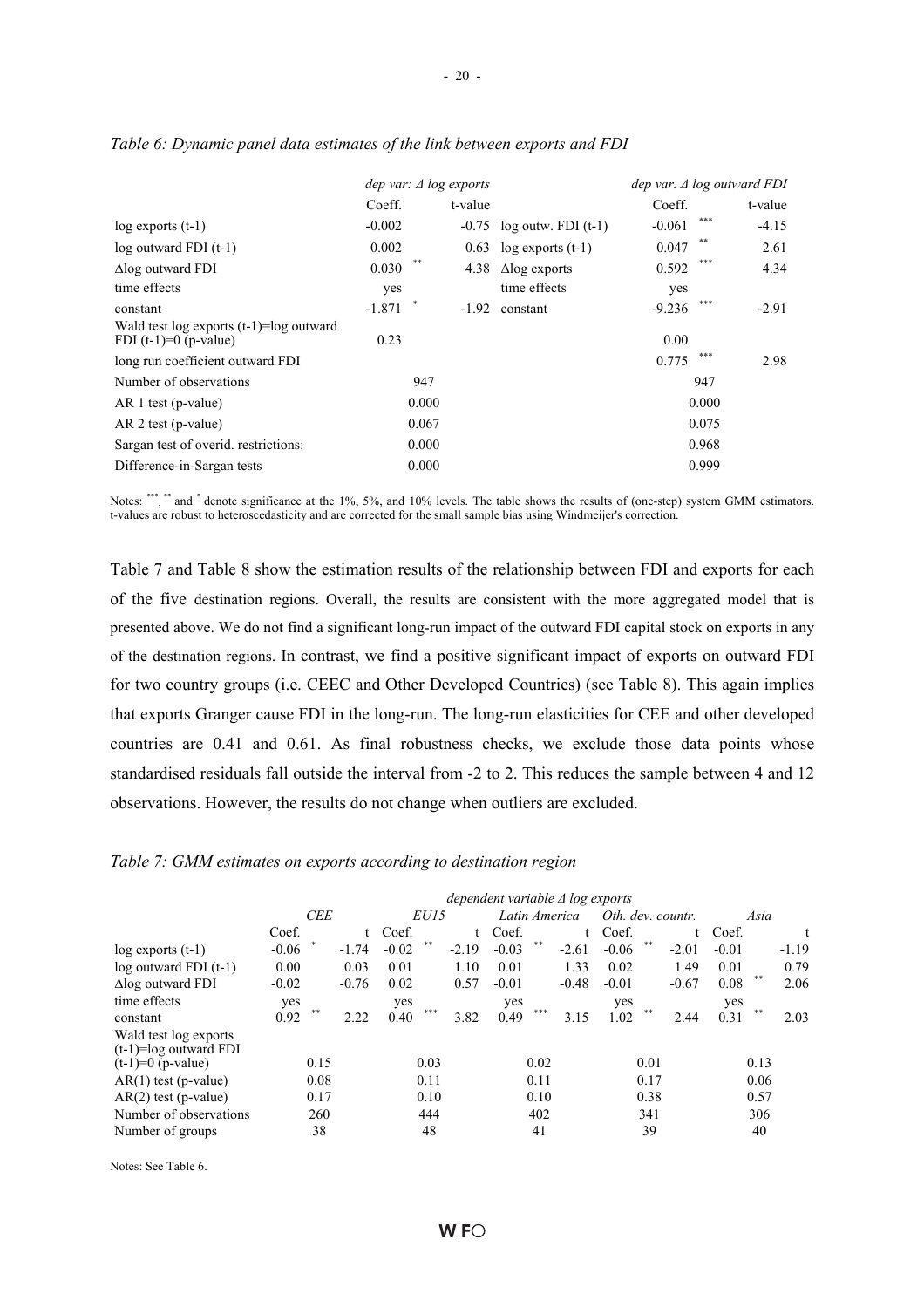|                           | dependent variable $\Delta$ log outward FDI |         |              |               |         |      |                   |              |         |         |      |         |
|---------------------------|---------------------------------------------|---------|--------------|---------------|---------|------|-------------------|--------------|---------|---------|------|---------|
|                           | <b>CEE</b>                                  |         | <i>EU15</i>  | Latin America |         |      | Oth. dev. countr. |              | Asia    |         |      |         |
|                           | Coef.<br>***                                |         | Coef.<br>*** |               | Coef.   | ***  | t                 | Coef.<br>*** | t       | Coef.   | **   | t       |
| $log$ outward FDI $(t-1)$ | $-0.14$<br>**                               | $-3.50$ | $-0.09$      | $-2.78$       | $-0.10$ |      | $-3.45$           | $-0.12$      | $-4.45$ | $-0.05$ |      | $-2.27$ |
| $log$ exports $(t-1)$     | 0.06                                        | 2.06    | 0.04         | 1.64          | 0.00    |      | 0.15              | 0.07         | 1.98    | 0.02    |      | 0.99    |
| $\Delta$ log exports      | $-0.07$                                     | $-0.70$ | 0.17         | 0.49          | $-0.03$ |      | $-0.40$           | $-0.06$      | $-0.83$ | 0.18    | **   | 2.69    |
| time effects              | yes                                         |         | yes          |               | yes     |      |                   | yes          |         | yes     |      |         |
| constant                  | $-0.13$                                     | $-0.33$ | 0.32         | 1.03          | 0.59    |      | 1.33              | $-0.42$      | $-0.80$ | 0.13    |      | 0.36    |
| Wald test log outward     |                                             |         |              |               |         |      |                   |              |         |         |      |         |
| FDI $(t-1)$ =log exports  |                                             |         |              |               |         |      |                   |              |         |         |      |         |
| $(t-1)=0$ (p-value)       | 0.00                                        |         | 0.01         |               |         | 0.01 |                   | 0.00         |         |         | 0.02 |         |
| long run elasticity       | 0.41                                        |         | 0.41         |               | 0.04    |      | 0.61              |              | 0.50    |         |      |         |
| $AR(1)$ test (p-value)    | 0.01                                        |         | 0.01         |               | 0.00    |      |                   | 0.00         |         |         | 0.00 |         |
| $AR(2)$ test (p-value)    | 0.52                                        |         | 0.72         |               |         | 0.55 |                   | 0.72         |         |         | 0.82 |         |
| Number of observations    | 260                                         |         | 444          |               |         | 402  |                   | 341          |         |         | 306  |         |
| Number of groups          | 38                                          |         | 48           |               | 41      |      | 39                |              | 40      |         |      |         |

### *Table 8: GMM estimation on outward FDI according destination country*

Notes: See Table 6.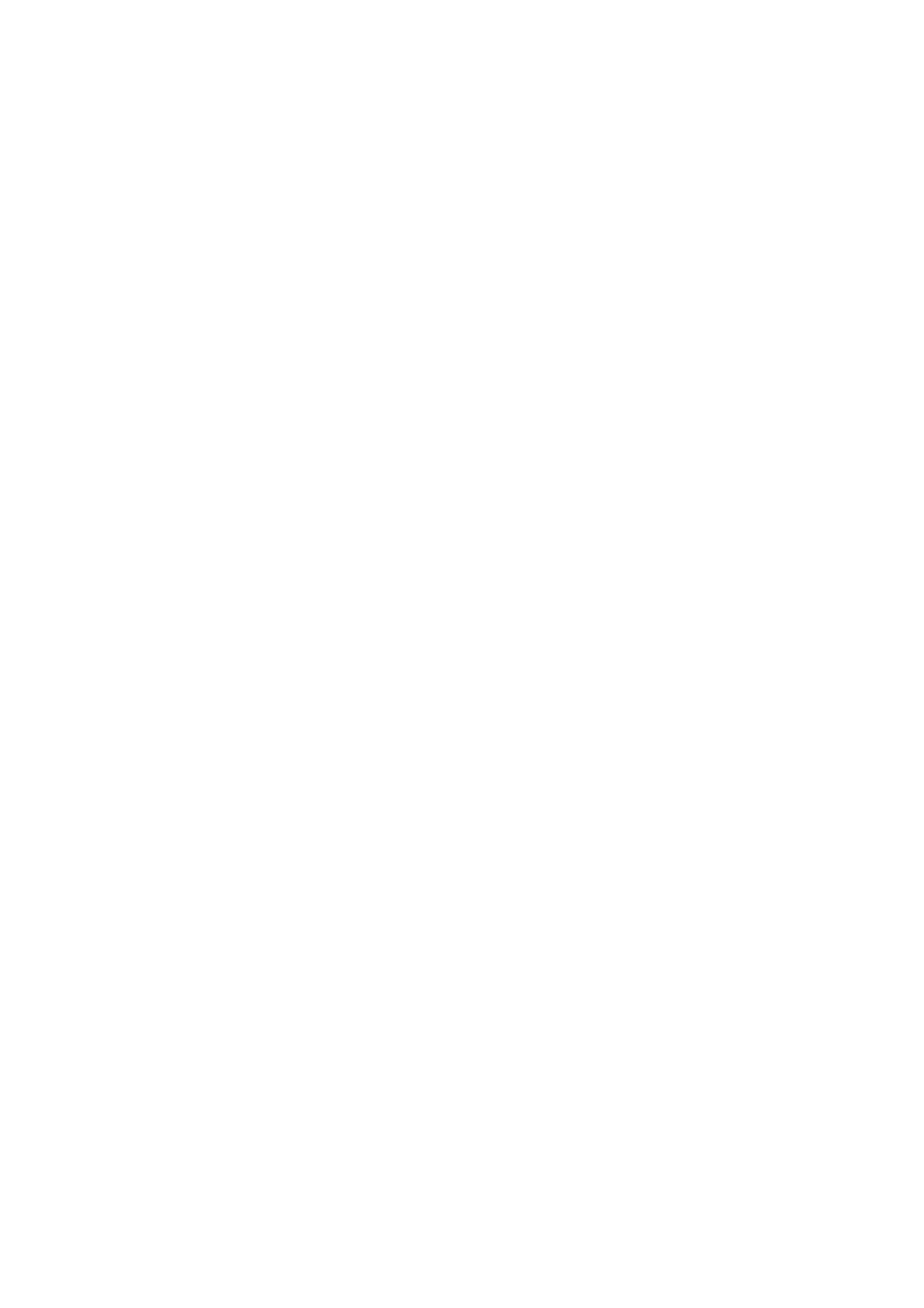#### **6. Conclusions**

The present paper examines the link between FDI and exports by using the Holtz- Eakin panel causality tests. To our knowledge, this is the first study that investigates whether the relationship between exports and outward FDI differ across destinations. For that purpose we use exports and data on the outward FDI stock for seven EU15 countries from 1973-2004. The results provide strong evidence that exports cause outward FDI but not vice versa. These results are to some extent consistent with the recent empirical studies that find a bi-directional relationship, meaning that outward FDI and trade tend to be complements rather than substitutes. We also find a significant onedirectional causality from exports to outward FDI for the CEE countries, other developed regions the EU15 countries, whereas the latter is only significant at the 10% level. In contrast, there is no significant relationship between exports and FDI for the destination region Asia and Latin America. Hence, the destination region of outward FDI and exports for the observed countries proves to be important and has an impact on whether FDI and trade are complements or neutral to each other. Future work should explore whether the relationship remains robust when further determinants such as GDP and country size are included. Another interesting issue is whether the relation remains the same when we compare R&D-intensive industries and non-R&D-intensive industries. A further task could be to consider other variables of foreign activity, such as FDI flows, before drawing definitive conclusions.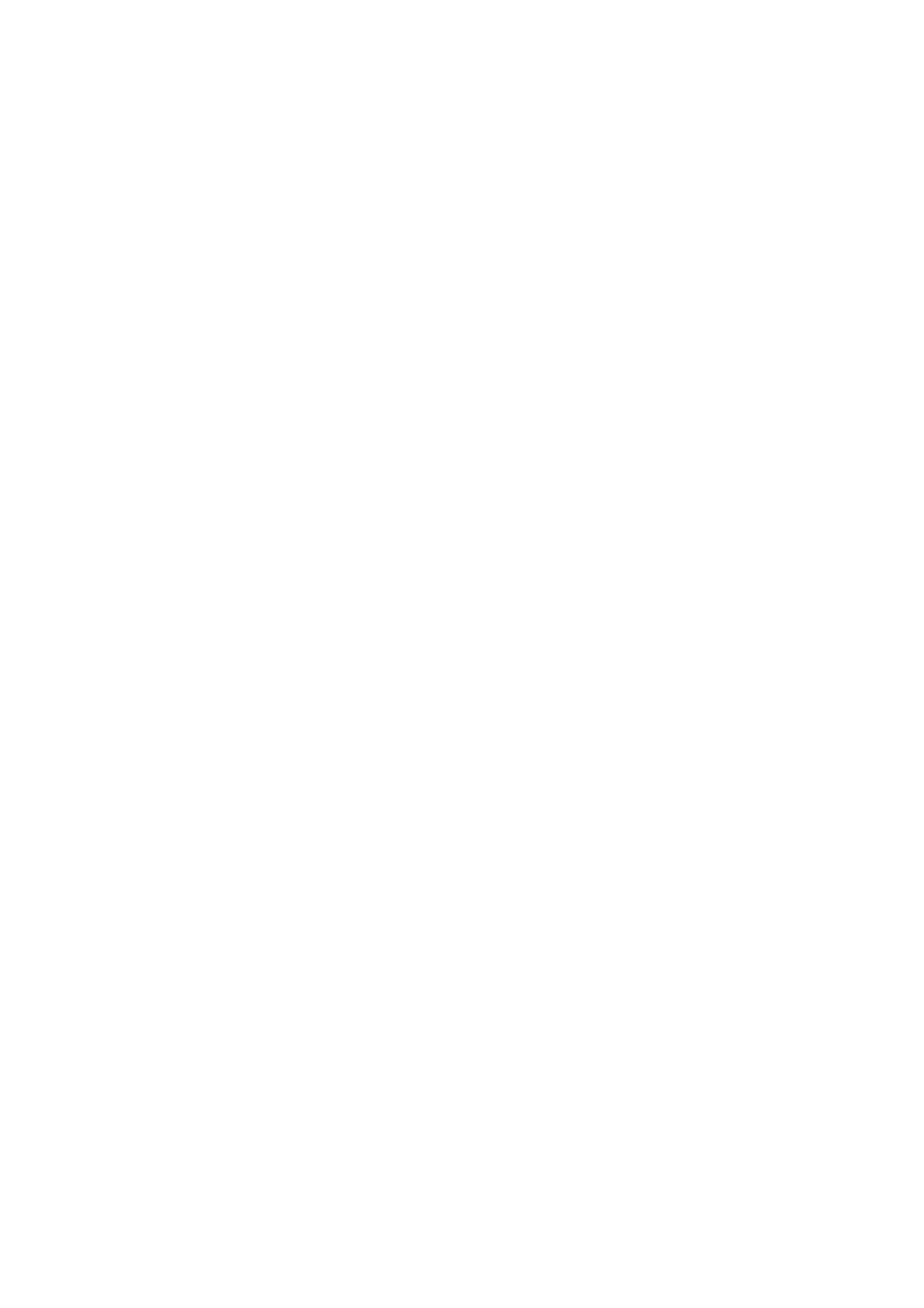- Alguacil, M. and Orts, V. (2002), 'A Multivariate Cointegrated Model Testing for Temporal Causality between Exports and Outward Foreign Investment: the Spanish Case', Applied Economics, 34, 119-132.
- Anderson, T. W. and Hsiao, Ch. (1981), 'Estimation of dynamic models with error components', Journal of the American Statistical Association, 589-606.
- Andersen, P. S. and Hainaut, P. (1998), 'Foreign Direct Investment and Employment in the Industrial Countries', Bank for International Settlements Working Paper, 61.
- Arellano, M. and Bond, S. (1991), 'Some Tests of Specification for Panel Data: Monte Carlo Evidence and an Application to Employment Equations', Review of Economic Studies 58, 277-297.
- Bajo-Rubio, O. and Montero-Munoz, M. (1999), 'Foreign Direct Investment and Trade: A Causality Analysis', Working Paper of the University of Navarra, No. 9902.
- Blonigen, B. (2001), 'In search of substitution between foreign production and exports', Journal of International Economics, 53, 81-104.
- Blundell, R. and Bond, S. (1998), 'Initial Conditions and Moment Restrictions in Dynamic Panel Data Models', Journal of Econometrics 87, 115-143.
- Brainard, S. L. (1993), 'A simple theory of multinational corporations and trade with trade-off between proximity and concentration', NBER Working Paper, No. 4269, Cambridge, MA.
- Brainard, S. L. (1997), 'An Empirical Assessment of the Proximity-Concentration Trade-Off between multinational Sales and Trade', American Economic Review, 87 (4), 520-544.
- Carr, D. L., Markusen, J. R., and Maskus, K. E. (1998), 'Estimating the Knowledge-Capital Model of the Multinational Enterprise', NBER Working Paper, No. 6773, October, Cambridge, Mass.
- Clausing, K. A. (2000), 'Does Multinational Activity Displace Trade', Economic Inquiry, 38(2), 190-205.
- Dunning, J. H. (1977), 'Trade, Location of Economic Activity and the Multinational Enterprise: A Search for an Eclectic Approach' in Ohlin, B., Hesselborn and Wijkman, P. M. (eds), 'The International Allocation of Economic Activity', Macmillan, London, 395-418.
- Eaton, J. and Tamura, A. (1994), 'Bilateralism and Regionalism in Japanese and US Trade and Direct Foreign Investment Patterns', NBER Working Paper, No. 4758, Cambridge, MA.
- Fontagné, L. and Pajot, M. (1997), 'Relationships between Trade and FDI Flows within two Panels of US and French Industries', Working Paper of the University of Paris 1.
- Fontagné, L. (1999), 'Foreign Direct Investment and International Trade: Complements or Substitutes?', OECD STI Working Paper, 1999/3.
- Graham, E. M. (1996), 'On the Relationships among Direct Investment and International Trade in the Manufacturing Sector: Empirical Results for the United States and Japan', Working Paper of the Institute of International Economics, Washington D.C.
- Grubert, H. and Mutti, J. (1991), 'Taxes, Tariffs, and Transfer Pricing in Multinational Corporate Decision Making', Review of Economics and Statistics, 73, 2, 285-293.
- Helpman, E. (1984), 'A simple theory of international trade with multinational corporations', Journal of Political Economy, 92, 451-471.
- Helpman, E., Melitz, M. and Yeaple, S. R. (2003), 'Export versus FDI', NBER Working paper, No. 9439, Cambridge, Mass.
- Holtz-Eakin, D., Newey, W. and Rosen, H. (1988). 'Estimating Vector Autoregressions with Panel Data', Econometrica, 56(6),1371-1395.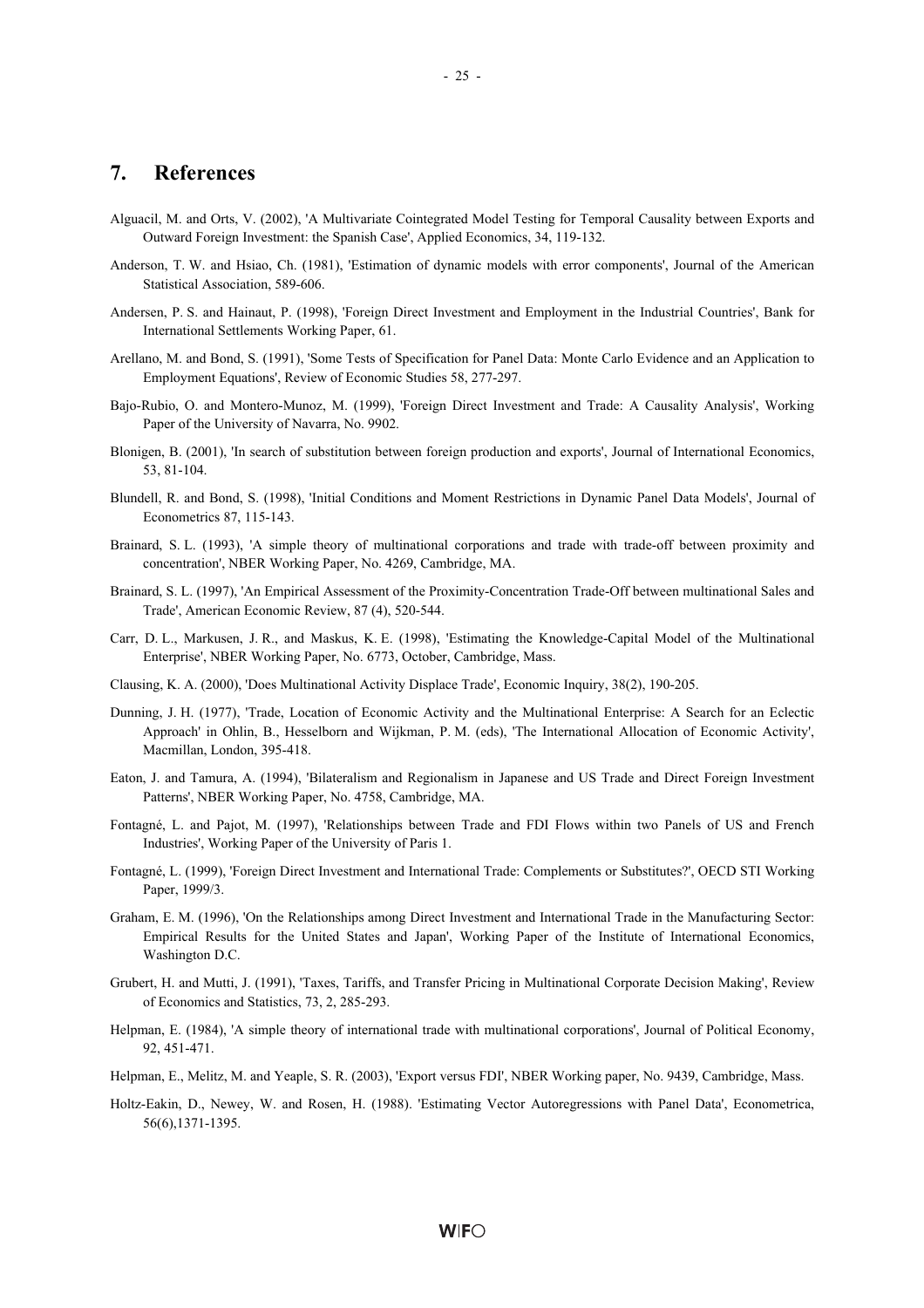- Lipsey, R. E. and Weiss, M. Y. (1981), 'Foreign Production and Exports in Manufacturing Industries', Review of Economic and Statistics, 63, 488-494.
- Lipsey, R. E. and Weiss, M. Y. (1984), 'Foreign Production and Exports of Individual Firms', Review of Economics and Statistics 66, 304-308,
- Marchant, M. A., Manukyan, T. and Koo, W. (2002), 'International Trade and Foreign Direct Investment: A Focus on the Free Trade Area of the Americas', Journal of Agricultural and Applied Economics, 34, 289-302.
- Markusen, J. R. (1984), 'Multinationals, multiplant economies and the gains from trade', Journal of International Economics, 16, 205-226.
- Markusen, J. R. and Venables, A. J. (1995), 'Multinational Firms and the New Trade Theory', NBER Working Paper, No. 5036, Cambridge, Mass.
- Mundell, R. (1957), 'International Trade and Factor Mobility', American Economic Review, 47 (3), 321-335.
- Oberhofer, H. and Pfaffermayr, M. (2007), 'FDI versus Exports, Substitutes or Complements? A Three Nations Model and Empirical Evidence', Paper presented on the ETSG 2007.
- Pfaffermayr, M. (1994), 'Foreign Direct Investment and Exports: A Time Series Approach', Applied Economics, 26 (4), 337- 351.
- Pfaffermayr, M. (1996), 'Foreign Outward Direct Investment and Exports in Austrian Manufacturing: Substitutes or Complements, Weltwirtschaftliches Archiv, 132, 501-522.
- Svensson, R. (1996), 'Effects of Overseas Production on Home Country Exports: Evidence Based on Swedish Multinationals', Weltwirtschaftliches Archiv, 132,304-329.
- Türkan, K. (2006), 'Foreign Outward Direct Investment and Intermediate Goods Exports: Evidence from USA', Paper presented on the ETSG 2006, http://www.etsg.org/ETSG2006/papers/Turkcan.pdf.
- Williamson, O. (1975), 'Markets and Hierarchies: Analysis and Antitrust Implications', Free Press: New York.